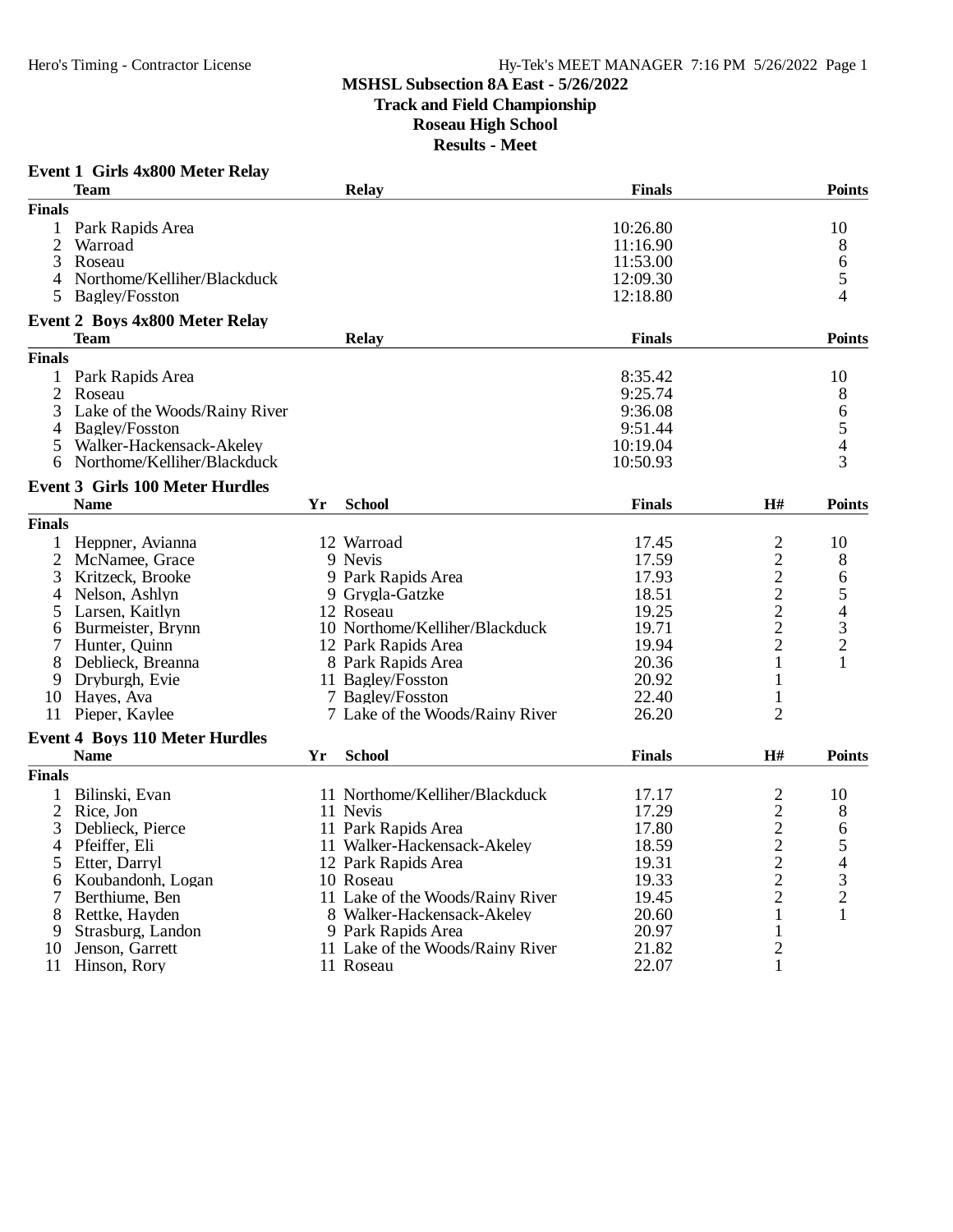## Hero's Timing - Contractor License Hy-Tek's MEET MANAGER 7:16 PM 5/26/2022 Page 2

#### **MSHSL Subsection 8A East - 5/26/2022**

**Track and Field Championship**

### **Roseau High School**

| <b>Event 5 Girls 100 Meter Dash</b> |    |                                  |               |                                            |                          |
|-------------------------------------|----|----------------------------------|---------------|--------------------------------------------|--------------------------|
| <b>Name</b>                         | Yr | <b>School</b>                    | <b>Finals</b> | H#                                         | <b>Points</b>            |
| <b>Finals</b>                       |    |                                  |               |                                            |                          |
| 1<br>Phrakonkham, Ava               |    | 9 Bagley/Fosston                 | 12.94         | 4                                          | 10                       |
| 2<br>Haack, Paige                   |    | 11 Lake of the Woods/Rainy River | 12.99         | 4                                          | 8                        |
| 3<br>McLean, Chloe                  |    | 12 Bagley/Fosston                | 13.78         | 4                                          | 6                        |
| Vrieze, Laney<br>4                  |    | 9 Park Rapids Area               | 13.93         | 4                                          | 5                        |
| Kriel, Brooklyn<br>5                |    | 9 Grygla-Gatzke                  | 14.06         | 3                                          | 4                        |
| Torgerson, Janessa<br>6             |    | 8 Grygla-Gatzke                  | 14.17         | 4                                          | 3                        |
| 7<br>Mitchell, Marley               |    | 10 Nevis                         | 14.20         | $\overline{\mathcal{A}}$                   | $\overline{c}$           |
| 8<br>Rand, Brita                    |    | 9 Walker-Hackensack-Akeley       | 14.22         | 4                                          |                          |
| 9<br>Schueller, Avery               |    | 7 Park Rapids Area               | 14.47         |                                            |                          |
| Moyer, Aura<br>10                   |    | 10 Warroad                       | 14.58         | $\begin{array}{c} 3 \\ 3 \\ 3 \end{array}$ |                          |
| Poxleitner, Madelyn<br>11           |    | 7 Northome/Kelliher/Blackduck    | 14.70         |                                            |                          |
| 12<br>Rosson, Lily                  |    | 7 Northome/Kelliher/Blackduck    | 14.74         | $\overline{4}$                             |                          |
| 13<br>Gravdahl, Amelia              |    | 7 Park Rapids Area               | 14.76         |                                            |                          |
| Nelson, Kendall<br>14               |    | 8 Nevis                          | 15.02         | $\frac{3}{3}$                              |                          |
| 15 Holmstrom, Anna                  |    | 7 Roseau                         | 15.03         | 3                                          |                          |
| 16 Pyburn, Amber                    |    | 8 Nevis                          | 15.09         | $\mathbf{1}$                               |                          |
| Dunham, Dakota<br>17                |    | 9 Roseau                         | 15.14         |                                            |                          |
| 18<br>Pieper, Kaylee                |    | 7 Lake of the Woods/Rainy River  | 15.25         |                                            |                          |
| Gustafson, Danika<br>19             |    | 9 Warroad                        | 15.25         | 232222                                     |                          |
| 20 Olafson, Addi                    |    | 9 Warroad                        | 15.28         |                                            |                          |
| 21<br>Mai, Rylee                    |    | 9 Lake of the Woods/Rainy River  | 15.37         |                                            |                          |
| 22 Delage, Kylie                    |    | 11 Grygla-Gatzke                 | 15.43         |                                            |                          |
| 23<br>Klinkhammer, Lydia            |    | 10 Bagley/Fosston                | 15.62         |                                            |                          |
| 24<br>Adegun, Joy                   |    | 9 Northome/Kelliher/Blackduck    | 15.80         | $\mathbf{1}$                               |                          |
| 25<br>Jensen, Kaylin                |    | 9 Cass Lake-Bena                 | 16.06         | $\overline{c}$                             |                          |
| 26 Ning Lafleur, Didi               |    | 8 TrekNorth                      | 16.38         | $\mathbf{1}$                               |                          |
| 27<br>Mainville-Mesarina, Tori      |    | 9 TrekNorth                      | 17.58         | 1                                          |                          |
| 28<br>Amberg, Lauren                |    | 9 TrekNorth                      | 18.58         | 1                                          |                          |
| 29<br>Santiago, Graciela            |    | 9 Cass Lake-Bena                 | 19.40         | 1                                          |                          |
| <b>Event 6 Boys 100 Meter Dash</b>  |    |                                  |               |                                            |                          |
| <b>Name</b>                         | Yr | <b>School</b>                    | <b>Finals</b> | H#                                         | <b>Points</b>            |
| <b>Finals</b>                       |    |                                  |               |                                            |                          |
| $\mathbf{1}$<br>Nelson, Noah        |    | 9 Bagley/Fosston                 | 11.48         | 3                                          | 10                       |
| $\overline{2}$<br>Ogundeji, Ayo     |    | 9 Nevis                          | 11.53         | 3                                          | 8                        |
| 3<br>Runyan, Cameron                |    | 11 Park Rapids Area              | 12.01         |                                            | 6                        |
| Lafond, Elias<br>4                  |    | 11 Bagley/Fosston                | 12.06         | $\frac{3}{3}$                              | 5                        |
| 5<br>Ashmoore, Kai                  |    | 12 Walker-Hackensack-Akeley      | 12.08         | 3                                          | $\overline{\mathcal{A}}$ |
| Reish, Sam<br>6                     |    | 12 Park Rapids Area              | 12.10         | 3                                          | 3                        |
| 7<br>Whalen, Jayden                 |    | 8 Park Rapids Area               | 12.13         | 3                                          | 2                        |
| Nelson, Kehan<br>8                  |    | 10 Grygla-Gatzke                 | 12.37         | $\overline{c}$                             | 1                        |
| Bergstrom, Eli<br>9                 |    | 8 Nevis                          | 12.48         | $\overline{c}$                             |                          |
| Westrum, Logan<br>10                |    | 11 Clearbrook-Gonvick            | 12.59         | $\overline{2}$                             |                          |
| 11<br>Cadreau, Lane                 |    | 12 Clearbrook-Gonvick            | 12.59         | 1                                          |                          |
| 12<br>Jones, Lewis                  |    | 10 Grygla-Gatzke                 | 12.61         | 2                                          |                          |
| Churness, Alex<br>13                |    | 10 Clearbrook-Gonvick            | 12.65         | 3                                          |                          |
| 14 Johnson, Quaid                   |    | 12 Lake of the Woods/Rainy River | 12.66         | $\overline{2}$                             |                          |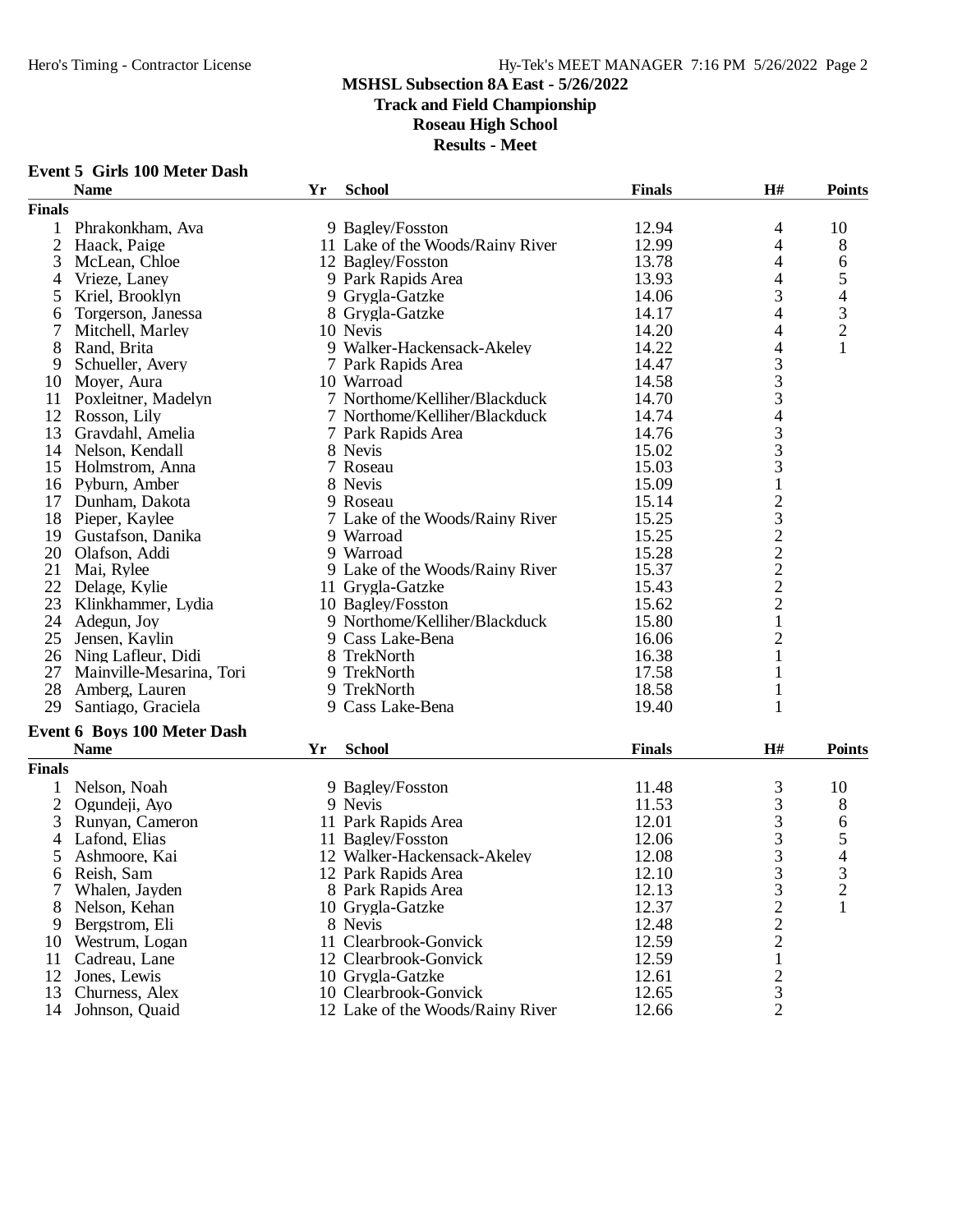**Track and Field Championship**

# **Roseau High School**

| Finals  (Event 6 Boys 100 Meter Dash) |  |  |  |  |  |
|---------------------------------------|--|--|--|--|--|
|---------------------------------------|--|--|--|--|--|

|               | <b>Name</b>                                          | Yr | <b>School</b>                    | <b>Finals</b> | H#             | <b>Points</b>  |
|---------------|------------------------------------------------------|----|----------------------------------|---------------|----------------|----------------|
| 15            | Chernugal, Emiliano                                  |    | 10 TrekNorth                     | 12.76         | $\overline{c}$ |                |
|               | 16 Frank, Dante                                      |    | 11 Northome/Kelliher/Blackduck   | 13.04         | $\overline{c}$ |                |
| 17            | Wielenberg, Matt                                     |    | 10 TrekNorth                     | 13.10         | $\overline{c}$ |                |
| 18            | Clark, Kasey                                         |    | 9 Northome/Kelliher/Blackduck    | 13.12         | 1              |                |
| 19            | Torgerson, Kaylor                                    |    | 11 Grygla-Gatzke                 | 13.28         |                |                |
| 20            | Thompson, Nick                                       |    | 9 Roseau                         | 13.67         |                |                |
| 21            | Wouri, Michael                                       |    | 9 Cass Lake-Bena                 | 14.29         |                |                |
| 22            | Adams, Landon                                        |    | 7 Warroad                        | 14.43         |                |                |
| 23            | Wangstad, Brytin                                     |    | 9 Bagley/Fosston                 | 17.52         | 1              |                |
| $---$         | Huderle, David                                       |    | 11 TrekNorth                     | <b>DQ</b>     | 1              |                |
|               |                                                      |    |                                  |               |                |                |
|               | <b>Event 7 Girls 4x200 Meter Relay</b>               |    |                                  | <b>Finals</b> | H#             | <b>Points</b>  |
|               | <b>Team</b>                                          |    | <b>Relay</b>                     |               |                |                |
| <b>Finals</b> |                                                      |    |                                  |               |                |                |
|               | Bagley/Fosston                                       |    |                                  | 1:48.66       | $\overline{c}$ | 10             |
| 2             | Park Rapids Area                                     |    |                                  | 1:52.66       | $\frac{2}{2}$  | 8              |
| 3             | Grygla-Gatzke                                        |    |                                  | 1:56.03       |                | 6              |
| 4             | Walker-Hackensack-Akeley                             |    |                                  | 1:57.55       | $\overline{c}$ | 5              |
| 5             | Roseau                                               |    |                                  | 1:59.32       | $\overline{2}$ | 4              |
| 6             | Northome/Kelliher/Blackduck                          |    |                                  | 2:02.20       | 1              | 3              |
|               | <b>Nevis</b>                                         |    |                                  | 2:03.48       | 2              | $\overline{c}$ |
| 8             | Warroad                                              |    |                                  | 2:04.63       | $\mathbf{1}$   |                |
| 9             | TrekNorth                                            |    |                                  | 2:17.84       | 1              |                |
|               |                                                      |    |                                  |               |                |                |
|               | <b>Event 8 Boys 4x200 Meter Relay</b><br><b>Team</b> |    |                                  |               |                | <b>Points</b>  |
|               |                                                      |    | <b>Relay</b>                     | <b>Finals</b> |                |                |
| <b>Finals</b> |                                                      |    |                                  |               |                |                |
|               | Northome/Kelliher/Blackduck                          |    |                                  | 1:37.16       |                | 10             |
| 2             | Walker-Hackensack-Akeley                             |    |                                  | 1:40.95       |                | 8              |
| 3             | <b>Bagley/Fosston</b>                                |    |                                  | 1:46.50       |                | 6              |
|               | Clearbrook-Gonvick                                   |    |                                  | 1:47.82       |                | 5              |
|               | Roseau                                               |    |                                  | 1:48.46       |                | 4              |
|               | TrekNorth                                            |    |                                  | DQ            |                |                |
|               | Park Rapids Area                                     |    |                                  | <b>DQ</b>     |                |                |
|               | Event 9 Girls 1600 Meter Run                         |    |                                  |               |                |                |
|               | <b>Name</b>                                          | Yr | <b>School</b>                    | <b>Finals</b> |                | <b>Points</b>  |
| <b>Finals</b> |                                                      |    |                                  |               |                |                |
|               | Rypkema, Jade                                        |    | 11 Nevis                         | 5:44.42       |                | 10             |
|               | Lundin, Allison                                      |    | 8 Northome/Kelliher/Blackduck    | 5:49.17       |                |                |
|               |                                                      |    |                                  |               |                | 8              |
|               | 3 Bjorklund, Adeline                                 |    | 8 Nevis                          | 6:02.87       |                | 6              |
| 4             | Brandt, Madeline                                     |    | 8 Park Rapids Area               | 6:11.22       |                | 5              |
| 5             | Deshayes, Embry                                      |    | 7 Park Rapids Area               | 6:12.65       |                | 4              |
| 6             | Etter, Grace                                         |    | 8 Park Rapids Area               | 6:13.00       |                | $\frac{3}{2}$  |
| 7             | Goulet, Jenna                                        |    | 8 Warroad                        | 6:14.01       |                |                |
|               | Labrasseur, Alyce                                    |    | 10 Lake of the Woods/Rainy River | 6:27.97       |                | $\mathbf{1}$   |
| 9             | Steinbrenner, Heidi                                  |    | 7 Bagley/Fosston                 | 6:45.85       |                |                |
| 10            | Holmstrom, Laura                                     |    | 12 Roseau                        | 6:51.48       |                |                |
| 11            | Wegand, Madison                                      |    | 10 Warroad                       | 6:54.45       |                |                |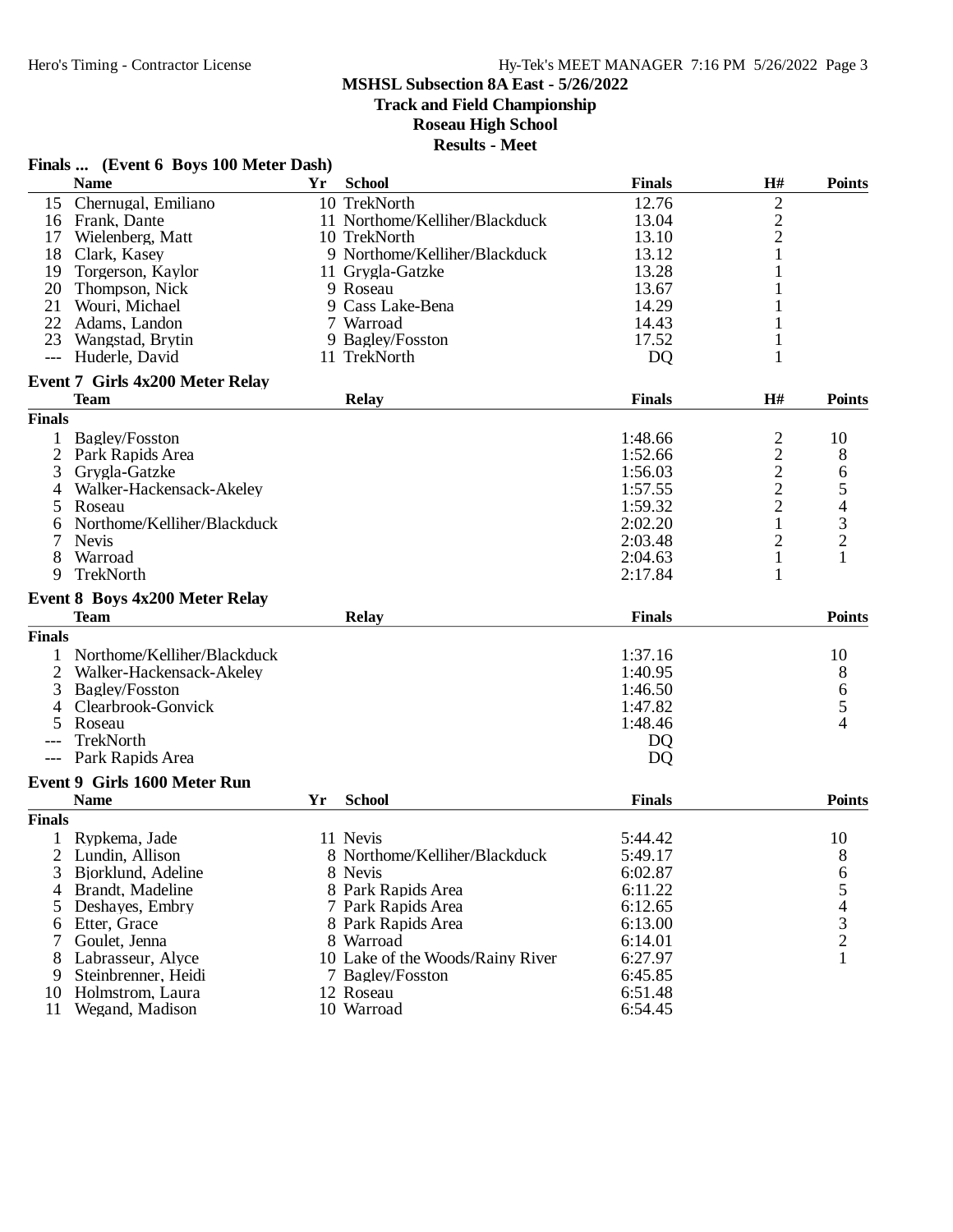**Track and Field Championship**

### **Roseau High School**

|                     | Finals  (Event 9 Girls 1600 Meter Run)  |    |                                  |               |                |                                                 |
|---------------------|-----------------------------------------|----|----------------------------------|---------------|----------------|-------------------------------------------------|
|                     | <b>Name</b>                             | Yr | <b>School</b>                    | <b>Finals</b> |                | <b>Points</b>                                   |
|                     | 12 Lavin, Julie                         |    | 11 Clearbrook-Gonvick            | 6:56.06       |                |                                                 |
|                     | 13 Wittner, Natalie                     |    | 9 Cass Lake-Bena                 | 7:05.94       |                |                                                 |
|                     | 14 Larsen, Paige                        |    | 8 Roseau                         | 7:19.98       |                |                                                 |
|                     | 15 Allen, Emmy                          |    | 9 Northome/Kelliher/Blackduck    | 7:27.42       |                |                                                 |
|                     | 16 Liliguist, Marissa                   |    | 9 Walker-Hackensack-Akeley       | 7:36.03       |                |                                                 |
| 17                  | Tomlinson, Savannah                     |    | 12 TrekNorth                     | 9:08.13       |                |                                                 |
| 18                  | Moen, Pamela                            |    | 11 TrekNorth                     | 9:22.97       |                |                                                 |
|                     | Event 10 Boys 1600 Meter Run            |    |                                  |               |                |                                                 |
|                     | <b>Name</b>                             | Yr | <b>School</b>                    | <b>Finals</b> |                | <b>Points</b>                                   |
| <b>Finals</b>       |                                         |    |                                  |               |                |                                                 |
|                     | Bjorklund, George                       |    | 12 Nevis                         | 4:44.62       |                | 10                                              |
| 1<br>$\overline{2}$ | Meikle, Seth                            |    | 11 Lake of the Woods/Rainy River | 4:46.45       |                |                                                 |
| 3                   |                                         |    |                                  |               |                | 8                                               |
|                     | Hensel, Blaine                          |    | 11 Park Rapids Area              | 4:47.27       |                | 6                                               |
| 4                   | Godding, Trey                           |    | 11 TrekNorth                     | 4:48.67       |                |                                                 |
| 5                   | Bervig, Ephraim                         |    | 9 Park Rapids Area               | 4:50.26       |                | $\begin{array}{c} 5 \\ 4 \\ 3 \\ 2 \end{array}$ |
| 6                   | Maanum, Logan                           |    | 11 Park Rapids Area              | 4:51.75       |                |                                                 |
| 7                   | Peterson, Eli                           |    | 10 Nevis                         | 5:01.18       |                |                                                 |
| 8                   | Olson, Palmer                           |    | 11 Bagley/Fosston                | 5:14.33       |                | 1                                               |
| 9                   | Crist, Wyatt                            |    | 8 Warroad                        | 5:14.62       |                |                                                 |
| 10                  | Munstenteiger, Van                      |    | 8 Roseau                         | 5:18.25       |                |                                                 |
|                     | 11 Davis, John                          |    | 12 Warroad                       | 5:39.28       |                |                                                 |
|                     | 12 Sopkowiak, Daniel                    |    | 10 Lake of the Woods/Rainy River | 5:49.62       |                |                                                 |
|                     | 13 Richardson, Caleb                    |    | 8 Bagley/Fosston                 | 5:50.59       |                |                                                 |
|                     | 14 Johnson, Sully                       |    | 7 Warroad                        | 5:50.86       |                |                                                 |
|                     | 15 Hagen, Ayden                         |    | 9 Bagley/Fosston                 | 6:04.04       |                |                                                 |
|                     | 16 Derby, Mason                         |    | 11 TrekNorth                     | 6:06.58       |                |                                                 |
|                     | 17 Walker, Jeffery                      |    | 8 Nevis                          | 6:10.55       |                |                                                 |
|                     | 18 Derby, Carter                        |    | 9 TrekNorth                      | 6:20.26       |                |                                                 |
|                     | 19 Connell, Jackson                     |    | 9 Northome/Kelliher/Blackduck    | 6:26.06       |                |                                                 |
|                     | 20 Pederson, Gregor                     |    | 10 Northome/Kelliher/Blackduck   | 6:26.89       |                |                                                 |
|                     | 21 Larsen, Matthew                      |    | 10 Roseau                        | 6:54.37       |                |                                                 |
|                     | <b>Event 11 Girls 4x100 Meter Relay</b> |    |                                  |               |                |                                                 |
|                     | <b>Team</b>                             |    | <b>Relay</b>                     | <b>Finals</b> | H#             | <b>Points</b>                                   |
| <b>Finals</b>       |                                         |    |                                  |               |                |                                                 |
| 1                   | Bagley/Fosston                          |    |                                  | 51.27         | $\mathbf{2}$   | 10                                              |
| $\overline{2}$      | Park Rapids Area                        |    |                                  | 53.18         |                | 8                                               |
| 3                   | Roseau                                  |    |                                  | 54.33         | $\frac{2}{2}$  | 6                                               |
| 4                   | Northome/Kelliher/Blackduck             |    |                                  | 56.86         | $\overline{c}$ |                                                 |
| 5                   | Lake of the Woods/Rainy River           |    |                                  | 56.95         | $\mathbf{1}$   | 5<br>4                                          |
| 6                   | Walker-Hackensack-Akeley                |    |                                  | 57.17         | $\overline{c}$ | 3                                               |
| 7                   | Grygla-Gatzke                           |    |                                  | 57.73         | $\mathbf{2}$   | $\overline{c}$                                  |
| 8                   | Warroad                                 |    |                                  | 59.57         | $\overline{c}$ | 1                                               |
| 9                   | TrekNorth                               |    |                                  | 1:08.68       | $\mathbf{1}$   |                                                 |
| 10                  | Cass Lake-Bena                          |    |                                  | 1:12.87       | $\mathbf{1}$   |                                                 |
|                     |                                         |    |                                  |               |                |                                                 |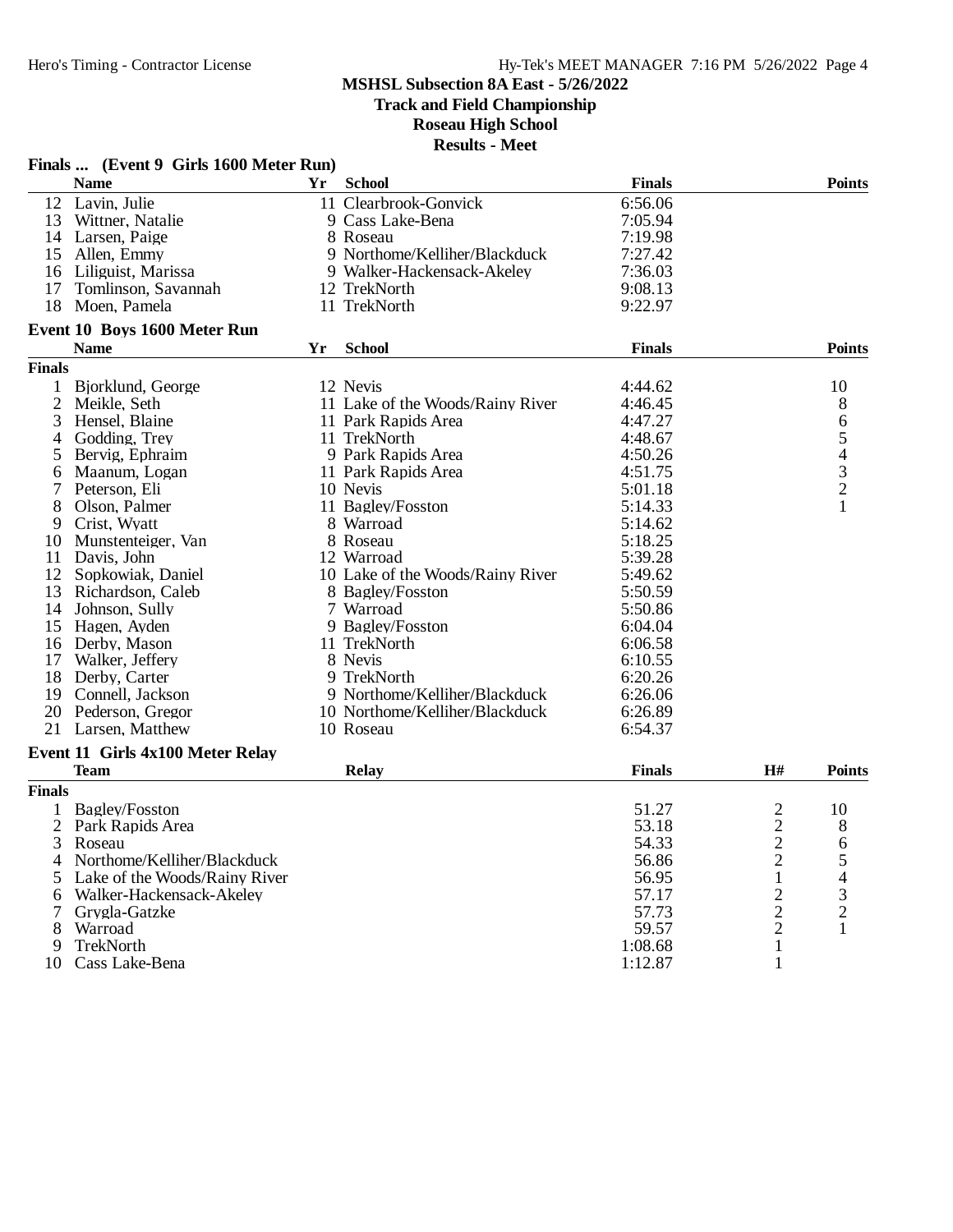**Track and Field Championship**

**Roseau High School**

| <b>Event 12 Boys 4x100 Meter Relay</b> |  |  |  |  |
|----------------------------------------|--|--|--|--|
|----------------------------------------|--|--|--|--|

|                | <b>Team</b>                          |    | Relay                            | <b>Finals</b>  |                                            | <b>Points</b>            |
|----------------|--------------------------------------|----|----------------------------------|----------------|--------------------------------------------|--------------------------|
| <b>Finals</b>  |                                      |    |                                  |                |                                            |                          |
|                | Park Rapids Area                     |    |                                  | 46.00          |                                            | 10                       |
| $\overline{c}$ | Bagley/Fosston                       |    |                                  | 46.07          |                                            | 8                        |
| 3              | Clearbrook-Gonvick                   |    |                                  | 48.13          |                                            | 6                        |
| 4              | Grygla-Gatzke                        |    |                                  | 49.05          |                                            | $\sqrt{5}$               |
| 5              | Walker-Hackensack-Akeley             |    |                                  | 49.74          |                                            | 4                        |
|                | Northome/Kelliher/Blackduck          |    |                                  | 55.80          |                                            | 3                        |
|                | Roseau                               |    |                                  | D <sub>Q</sub> |                                            |                          |
|                | <b>Event 13 Girls 400 Meter Dash</b> |    |                                  |                |                                            |                          |
|                | <b>Name</b>                          | Yr | <b>School</b>                    | <b>Finals</b>  | H#                                         | <b>Points</b>            |
| <b>Finals</b>  |                                      |    |                                  |                |                                            |                          |
| 1              | Lopez, Natalia                       |    | 11 Park Rapids Area              | 1:04.32        | 3                                          | 10                       |
| $\overline{2}$ | Lilly, Faith                         |    | 10 Warroad                       | 1:04.71        |                                            | 8                        |
| 3              | Davis, Olivia                        |    | 11 Park Rapids Area              | 1:05.03        | $\frac{3}{3}$                              | 6                        |
| 4              | Mitchell, Marley                     |    | 10 Nevis                         | 1:05.43        |                                            | 5                        |
| 5              | Cullen, Molly                        |    | 10 Grygla-Gatzke                 | 1:05.53        | $\frac{3}{3}$                              | $\overline{\mathcal{L}}$ |
| 6              | Larsen, Kaitlyn                      |    | 12 Roseau                        | 1:06.47        | $\mathbf{1}$                               | $\mathfrak{Z}$           |
| 7              | Mills, Marrissa                      |    | 9 Northome/Kelliher/Blackduck    | 1:07.96        |                                            | $\overline{2}$           |
| 8              | Fish, Ilaina                         |    | 8 Warroad                        | 1:08.28        | 232322321                                  | $\mathbf{1}$             |
| 9              | Webb, Olivia                         |    | 10 Bagley/Fosston                | 1:08.96        |                                            |                          |
| 10             | Lilly, Elyza                         |    | 12 Warroad                       | 1:09.11        |                                            |                          |
| 11             | Cairns, Elizabeth                    |    | 7 Walker-Hackensack-Akeley       | 1:09.48        |                                            |                          |
| 12             | Hoefler, Aislinn                     |    | 11 Bagley/Fosston                | 1:10.02        |                                            |                          |
| 13             | Marlett, Makenna                     |    | 8 Walker-Hackensack-Akeley       | 1:10.73        |                                            |                          |
| 14             | Warmbold, Isabella                   |    | 10 Bagley/Fosston                | 1:11.22        |                                            |                          |
| 15             | Gwiazdon, Nora                       |    | 10 Park Rapids Area              | 1:14.99        |                                            |                          |
| 16             | Sundberg, Anna                       |    | 9 Grygla-Gatzke                  | 1:16.76        |                                            |                          |
| 17             | Johnson, Emily                       |    | 9 Grygla-Gatzke                  | 1:19.05        |                                            |                          |
| 18             | Wittner, Caitlynn                    |    | 11 TrekNorth                     | 1:23.30        | $\frac{2}{2}$                              |                          |
| 19             | Hanson, Kylie                        |    | 10 Northome/Kelliher/Blackduck   | 1:32.67        | $\mathbf{1}$                               |                          |
| 20             | Maxwell, Matia                       |    | 9 TrekNorth                      | 1:37.16        | 1                                          |                          |
| 21             | Tomlinson, Savannah                  |    | 12 TrekNorth                     | 1:40.50        | 1                                          |                          |
| 22             | Solie, Navaeh                        |    | 9 Northome/Kelliher/Blackduck    | 1:56.23        | 1                                          |                          |
|                | <b>Event 14 Boys 400 Meter Dash</b>  |    |                                  |                |                                            |                          |
|                | <b>Name</b>                          | Yr | <b>School</b>                    | <b>Finals</b>  | H#                                         | <b>Points</b>            |
| <b>Finals</b>  |                                      |    |                                  |                |                                            |                          |
|                | Fahey, Andrew                        |    | 11 Northome/Kelliher/Blackduck   | 52.09          | 3                                          | 10                       |
| 2              | Haack, Anson                         |    | 12 Lake of the Woods/Rainy River | 53.63          | 3                                          | 8                        |
| 3              | Warne, Sam                           |    | 12 Park Rapids Area              | 55.33          |                                            | 6                        |
| 4              | Harmon, Parker                       |    | 12 Park Rapids Area              | 55.81          | $\frac{3}{3}$                              | 5                        |
| 5              | Thompson, Koda                       |    | 11 Bagley/Fosston                | 56.24          |                                            | 4                        |
| 6              | Martin, Malachi                      |    | 11 Park Rapids Area              | 56.25          | $\begin{array}{c} 3 \\ 3 \\ 3 \end{array}$ | 3                        |
|                | Brovold, Cooper                      |    | 9 Walker-Hackensack-Akeley       | 56.95          |                                            | $\overline{c}$           |
| 8              | Erickson, Ryan                       |    | 12 Roseau                        | 57.67          |                                            | 1                        |
| 9              | Fish, Isaiah                         |    | 10 Warroad                       | 58.05          | $\frac{2}{2}$                              |                          |
| 10             | Goudge, Ben                          |    | 10 Clearbrook-Gonvick            | 59.04          | 3                                          |                          |
|                |                                      |    |                                  |                |                                            |                          |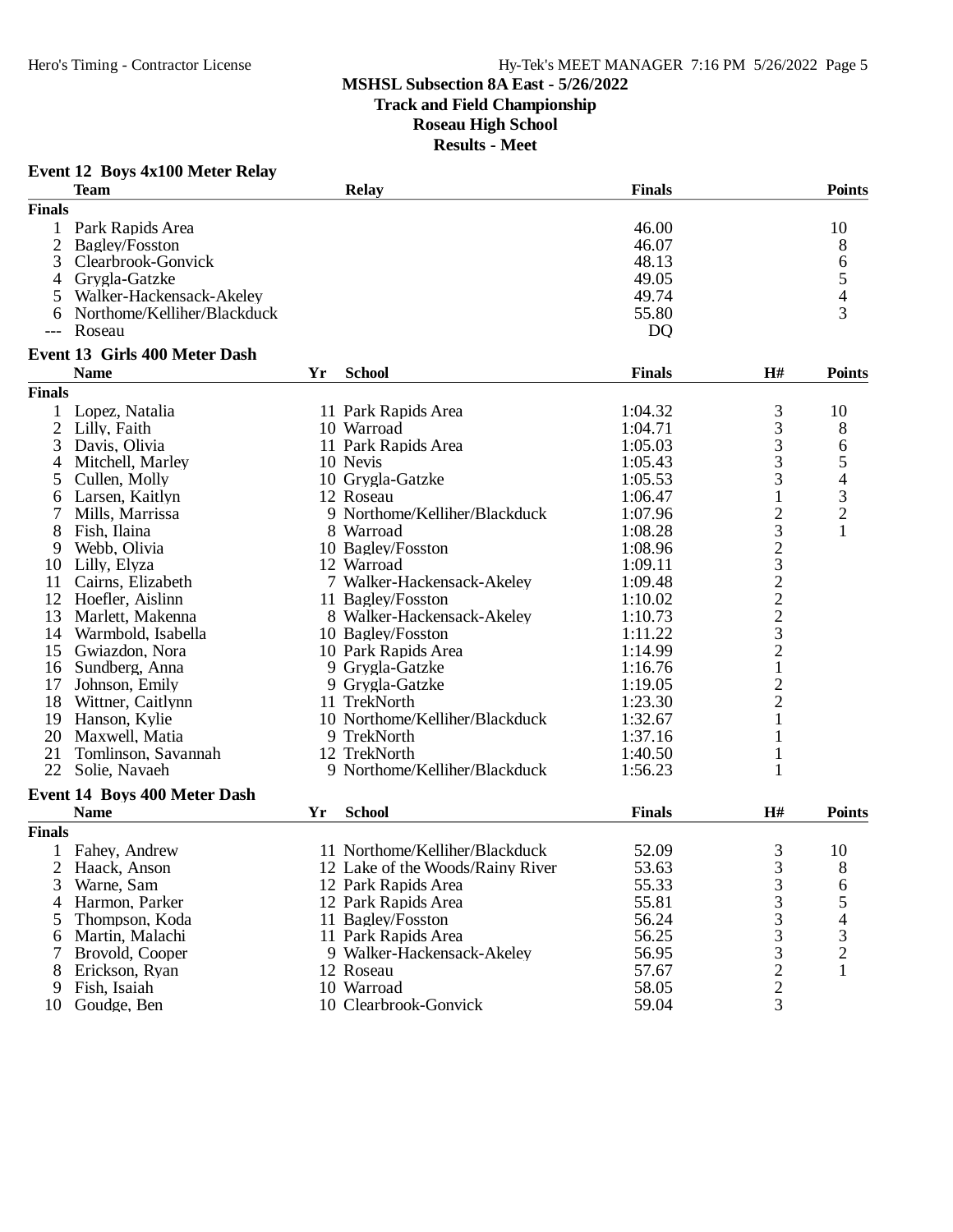**Track and Field Championship**

### **Roseau High School**

|                | Finals  (Event 14 Boys 400 Meter Dash)  |    |                                  |               |                                                   |                                                 |
|----------------|-----------------------------------------|----|----------------------------------|---------------|---------------------------------------------------|-------------------------------------------------|
|                | <b>Name</b>                             | Yr | <b>School</b>                    | <b>Finals</b> | H#                                                | <b>Points</b>                                   |
| 11             | Proulx, Ethan                           |    | 8 Bagley/Fosston                 | 59.45         | $\sqrt{2}$                                        |                                                 |
|                | 12 Hovda, Bodee                         |    | 11 Roseau                        | 59.79         |                                                   |                                                 |
|                | 13 Freimark, Nick                       |    | 9 Walker-Hackensack-Akeley       | 1:01.32       | $\frac{2}{2}$                                     |                                                 |
|                | 14 Dorrow, Josh                         |    | 10 Lake of the Woods/Rainy River | 1:05.16       |                                                   |                                                 |
|                | 15 Dougherty, Payton                    |    | 9 Grygla-Gatzke                  | 1:07.70       | $\mathbf{1}$                                      |                                                 |
|                | 16 Rankin, Daniel                       |    | 11 Clearbrook-Gonvick            | 1:07.83       | $\overline{2}$                                    |                                                 |
| 17             | Spangler, Hank                          |    | 9 TrekNorth                      | 1:10.51       | 1                                                 |                                                 |
|                | 18 Zeman, Reid                          |    | 7 TrekNorth                      | 1:12.39       | 1                                                 |                                                 |
|                | 19 Vezina, Reese                        |    | 7 Northome/Kelliher/Blackduck    | 1:14.58       | 1                                                 |                                                 |
|                | 20 Dorman, Tyler                        |    | 9 Cass Lake-Bena                 | 1:20.64       | 1                                                 |                                                 |
|                | <b>Event 15 Girls 300 Meter Hurdles</b> |    |                                  |               |                                                   |                                                 |
|                | <b>Name</b>                             | Yr | <b>School</b>                    | <b>Finals</b> | H#                                                | <b>Points</b>                                   |
| <b>Finals</b>  |                                         |    |                                  |               |                                                   |                                                 |
| $\mathbf{1}$   | Heppner, Avianna                        |    | 12 Warroad                       | 49.79         | $\overline{c}$                                    | 10                                              |
| $\overline{2}$ | Lilly, Faith                            |    | 10 Warroad                       | 51.66         | $\begin{array}{c}\n2 \\ 2 \\ 2 \\ 2\n\end{array}$ | 8                                               |
| 3              | McNamee, Grace                          |    | 9 Nevis                          | 52.51         |                                                   | 6                                               |
| 4              | Manecke, Tessa                          |    | 10 Bagley/Fosston                | 53.71         |                                                   |                                                 |
| 5              | Kritzeck, Brooke                        |    | 9 Park Rapids Area               | 53.95         |                                                   | $\begin{array}{c} 5 \\ 4 \\ 3 \\ 2 \end{array}$ |
| 6              | Nelson, Ashlyn                          |    | 9 Grygla-Gatzke                  | 54.18         |                                                   |                                                 |
| 7              | Officer, Grace                          |    | 8 Park Rapids Area               | 55.73         | $\overline{c}$                                    |                                                 |
| 8              | Grewe, Cassidy                          |    | 7 Park Rapids Area               | 56.51         | 1                                                 | 1                                               |
| 9              | Hayes, Ava                              |    | 7 Bagley/Fosston                 | 58.09         | 1                                                 |                                                 |
|                | 10 Wilebski, Hannah                     |    | 12 Grygla-Gatzke                 | 58.20         | 1                                                 |                                                 |
|                | 11 Holmstrom, Anna                      |    | 7 Roseau                         | 58.51         | 1                                                 |                                                 |
|                | 12 Hallstorm, Charli                    |    | 8 Northome/Kelliher/Blackduck    | 59.85         | 1                                                 |                                                 |
|                | 13 Burmeister, Brynn                    |    | 10 Northome/Kelliher/Blackduck   | 1:00.64       | $\mathbf{2}$                                      |                                                 |
|                | 14 Dryburgh, Evie                       |    | 11 Bagley/Fosston                | 1:06.30       | 1                                                 |                                                 |
|                | <b>Event 16 Boys 300 Meter Hurdles</b>  |    |                                  |               |                                                   |                                                 |
|                | <b>Name</b>                             | Yr | <b>School</b>                    | <b>Finals</b> | H#                                                | <b>Points</b>                                   |
| <b>Finals</b>  |                                         |    |                                  |               |                                                   |                                                 |
|                | 1 Bilinski, Evan                        |    | 11 Northome/Kelliher/Blackduck   | 43.29         | $\overline{c}$                                    | 10                                              |
| $\mathbf{2}$   | Rice, Jon                               |    | 11 Nevis                         | 43.87         |                                                   | 8                                               |
| 3              | Deblieck, Pierce                        |    | 11 Park Rapids Area              | 44.24         |                                                   | 6                                               |
| 4              | Flatness, Ridge                         |    | 11 Northome/Kelliher/Blackduck   | 45.01         |                                                   |                                                 |
| 5              | Etter, Darryl                           |    | 12 Park Rapids Area              | 46.18         | $\begin{array}{c} 2 \\ 2 \\ 2 \end{array}$        | $\frac{5}{4}$<br>$\frac{3}{2}$                  |
| 6              | Deegan, Andrew                          |    | 11 Walker-Hackensack-Akeley      | 46.97         | $\overline{c}$                                    |                                                 |
| 7              | Koubandonh, Logan                       |    | 10 Roseau                        | 47.53         | $\mathbf{1}$                                      |                                                 |
| 8              | Pfeiffer, Eli                           |    | 11 Walker-Hackensack-Akeley      | 49.04         | $\overline{c}$                                    | $\mathbf{1}$                                    |
| 9              | Strasburg, Landon                       |    | 9 Park Rapids Area               | 49.40         | $\mathbf{2}$                                      |                                                 |
| 10             | Jenson, Garrett                         |    | 11 Lake of the Woods/Rainy River | 51.99         | 1                                                 |                                                 |
|                | 11 Hinson, Rory                         |    | 11 Roseau                        | 53.69         | 1                                                 |                                                 |
| 12             | Forseen, Kaanan                         |    | 9 Northome/Kelliher/Blackduck    | 53.71         | 1                                                 |                                                 |
| 13             | Duerst, Neal                            |    | 11 TrekNorth                     | 58.47         | $\mathbf{1}$                                      |                                                 |
|                |                                         |    |                                  |               |                                                   |                                                 |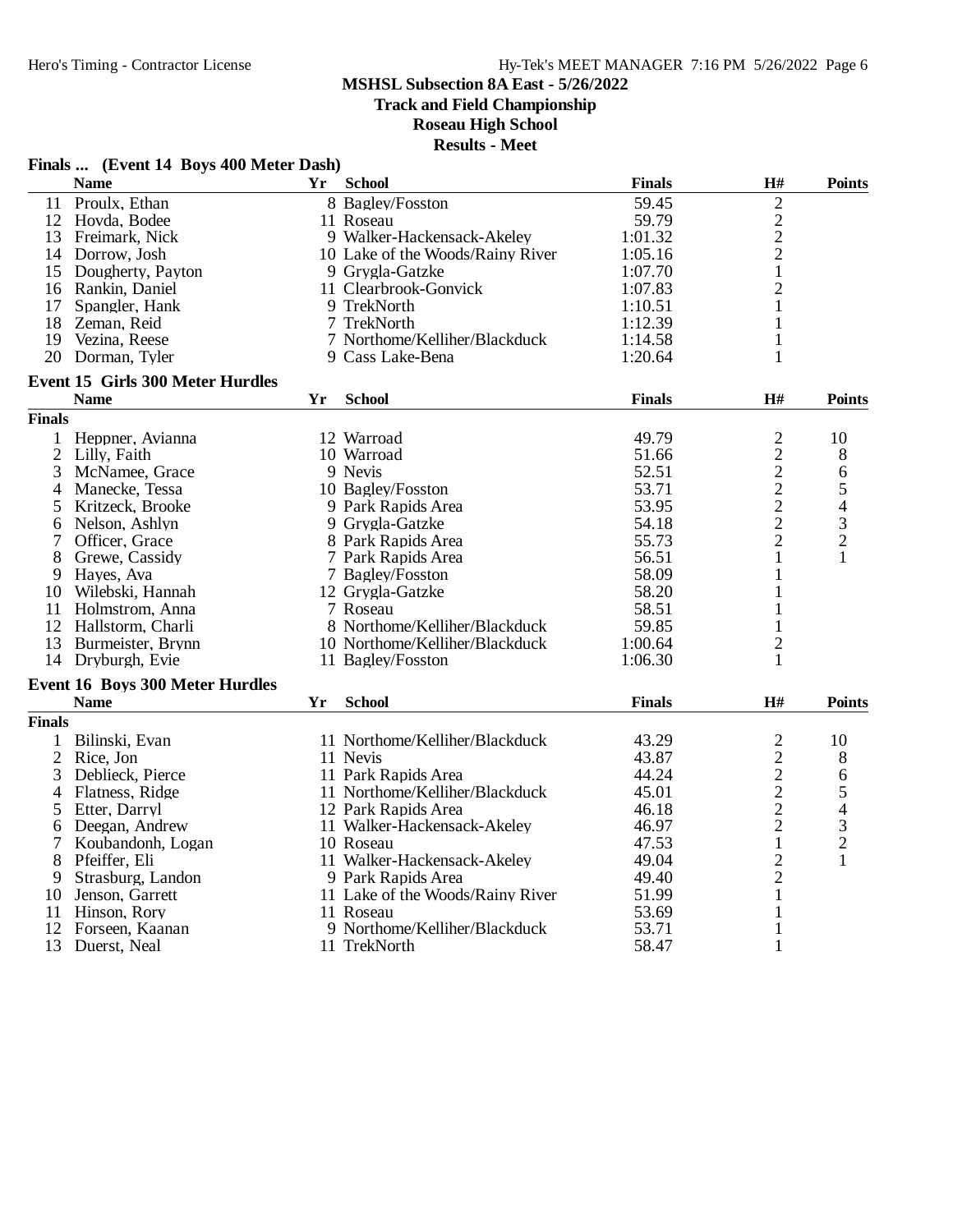**Event 17 Girls 800 Meter Run**

## Hero's Timing - Contractor License Hy-Tek's MEET MANAGER 7:16 PM 5/26/2022 Page 7

# **MSHSL Subsection 8A East - 5/26/2022**

**Track and Field Championship**

### **Roseau High School**

|                | <b>Name</b>                        | Yr | <b>School</b>                    | <b>Finals</b> | H#                                                | <b>Points</b>            |
|----------------|------------------------------------|----|----------------------------------|---------------|---------------------------------------------------|--------------------------|
| <b>Finals</b>  |                                    |    |                                  |               |                                                   |                          |
| $\mathbf{1}$   | Lauwagie, Addison                  |    | 9 Park Rapids Area               | 2:27.18       |                                                   | 10                       |
| 2              | Koppelman, Morgan                  |    | 11 Park Rapids Area              | 2:27.65       | $\begin{array}{c} 2 \\ 2 \\ 2 \end{array}$        | 8                        |
| 3              | Brandt, Madeline                   |    | 8 Park Rapids Area               | 2:34.96       |                                                   | 6                        |
| 4              | Lindow, Addison                    |    | 11 Nevis                         | 2:40.16       |                                                   | 5                        |
| 5              | Adams, Ellie                       |    | 10 Warroad                       | 2:43.04       | $\overline{2}$                                    | $\overline{\mathcal{L}}$ |
| 6              | Mills, Marrissa                    |    | 9 Northome/Kelliher/Blackduck    | 2:46.62       | $\mathbf{1}$                                      | 3                        |
| 7              | Nelson, Kjerstin                   |    | 12 Grygla-Gatzke                 | 2:54.38       | 1                                                 | $\overline{c}$           |
| 8              | Hinson, Josephine                  |    | 7 Roseau                         | 2:57.25       | $\overline{c}$                                    | $\mathbf{1}$             |
| 9              | Heppner, Lydia                     |    | 9 Warroad                        | 2:59.77       | $\mathbf{1}$                                      |                          |
| 10             | Balstad, Skye                      |    | 9 Bagley/Fosston                 | 3:00.00       | $\overline{c}$                                    |                          |
| 11             | Isaacson, Clair                    |    | 8 Nevis                          | 3:03.31       | $\mathbf{1}$                                      |                          |
| 12             | Hoefler, Brenna                    |    | 9 Bagley/Fosston                 | 3:14.54       | $\overline{c}$                                    |                          |
| 13             | Lavin, Julie                       |    | 11 Clearbrook-Gonvick            | 3:15.36       | $\mathbf 1$                                       |                          |
| 14             | Jauquet, Lillian                   |    | 9 Roseau                         | 3:16.89       | $\overline{c}$                                    |                          |
|                | 15 Kowalke, Miranda                |    | 7 Nevis                          | 3:18.91       | $\mathbf{1}$                                      |                          |
|                | 16 Schiro, Almaz                   |    | 7 Lake of the Woods/Rainy River  | 3:18.93       | 1                                                 |                          |
| 17             | Liliguist, Marissa                 |    | 9 Walker-Hackensack-Akeley       | 3:21.91       | $\mathbf{2}$                                      |                          |
|                | 18 Hanson, Kylie                   |    | 10 Northome/Kelliher/Blackduck   | 3:42.34       | $\mathbf{1}$                                      |                          |
| 19             | Bongirolami, Letizia               |    | 12 Walker-Hackensack-Akeley      | 3:49.52       | 1                                                 |                          |
| 20             | Maxwell, Matia                     |    | 9 TrekNorth                      | 4:02.10       | 1                                                 |                          |
|                |                                    |    |                                  |               |                                                   |                          |
|                | <b>Event 18 Boys 800 Meter Run</b> |    |                                  |               |                                                   |                          |
|                | <b>Name</b>                        | Yr | <b>School</b>                    | <b>Finals</b> | H#                                                | <b>Points</b>            |
| <b>Finals</b>  |                                    |    |                                  |               |                                                   |                          |
| $\mathbf{1}$   | Bervig, Eli                        |    | 11 Park Rapids Area              | 2:03.05       | $\overline{c}$                                    | 10                       |
| $\overline{2}$ | McQuown, Jack                      |    | 12 Clearbrook-Gonvick            | 2:04.76       |                                                   | 8                        |
| 3              | Stearns, Kaleb                     |    | 12 Park Rapids Area              | 2:07.41       |                                                   | 6                        |
| $\overline{4}$ | Lopez, Thomas                      |    | 9 Park Rapids Area               | 2:07.62       | $\begin{array}{c}\n2 \\ 2 \\ 2 \\ 2\n\end{array}$ | 5                        |
| 5              | Meikle, Seth                       |    | 11 Lake of the Woods/Rainy River | 2:09.27       |                                                   | $\overline{\mathcal{L}}$ |
| 6              | Jones, Lewis                       |    | 10 Grygla-Gatzke                 | 2:10.19       |                                                   |                          |
| 7              | Godding, Trey                      |    | 11 TrekNorth                     | 2:13.78       | $\overline{c}$                                    | $\frac{3}{2}$            |
| 8              | Tande, Joe                         |    | 9 Walker-Hackensack-Akeley       | 2:18.24       | $\overline{2}$                                    | $\mathbf{1}$             |
| 9              | Gonzalez, Henry                    |    | 12 Northome/Kelliher/Blackduck   | 2:18.38       | $\mathbf{1}$                                      |                          |
|                | 10 Lilly, Malachi                  |    | 12 Warroad                       | 2:19.11       | $\mathbf 1$                                       |                          |
|                | 11 Lindow, Daniel                  |    | 9 Nevis                          | 2:19.23       |                                                   |                          |
|                | 12 Kallio, Karl                    |    | 11 Northome/Kelliher/Blackduck   | 2:21.48       |                                                   |                          |
| 13             | Kaiser, Jackson                    |    | 9 Bagley/Fosston                 | 2:23.26       |                                                   |                          |
| 14             | Davis, John                        |    | 12 Warroad                       | 2:24.65       |                                                   |                          |
| 15             | Meikle, Dawson                     |    | 9 Lake of the Woods/Rainy River  | 2:27.66       | $\begin{array}{c}\n2 \\ 2 \\ 2 \\ 2\n\end{array}$ |                          |
|                | 16 Berger, Mitchell                |    | 11 Roseau                        | 2:36.99       | $\mathbf{1}$                                      |                          |
| 17             | Wielenberg, Sam                    |    | 11 TrekNorth                     | 2:37.95       |                                                   |                          |
| 18             | Steinbach, Charlie                 |    | 9 Lake of the Woods/Rainy River  | 2:40.64       |                                                   |                          |
| 19             | Daniels, Samuel                    |    | 8 Warroad                        | 2:40.78       |                                                   |                          |
| 20             | Bucholtz, Ethan                    |    | 8 Nevis                          | 2:42.58       |                                                   |                          |
| 21             | Schultz, Chase                     |    | 11 Walker-Hackensack-Akeley      | 2:42.90       |                                                   |                          |
| 22             | Dougherty, Payton                  |    | 9 Grygla-Gatzke                  | 2:49.43       |                                                   |                          |
| 23             | Derby, Mason                       |    | 11 TrekNorth                     | 2:49.64       |                                                   |                          |
|                |                                    |    |                                  |               |                                                   |                          |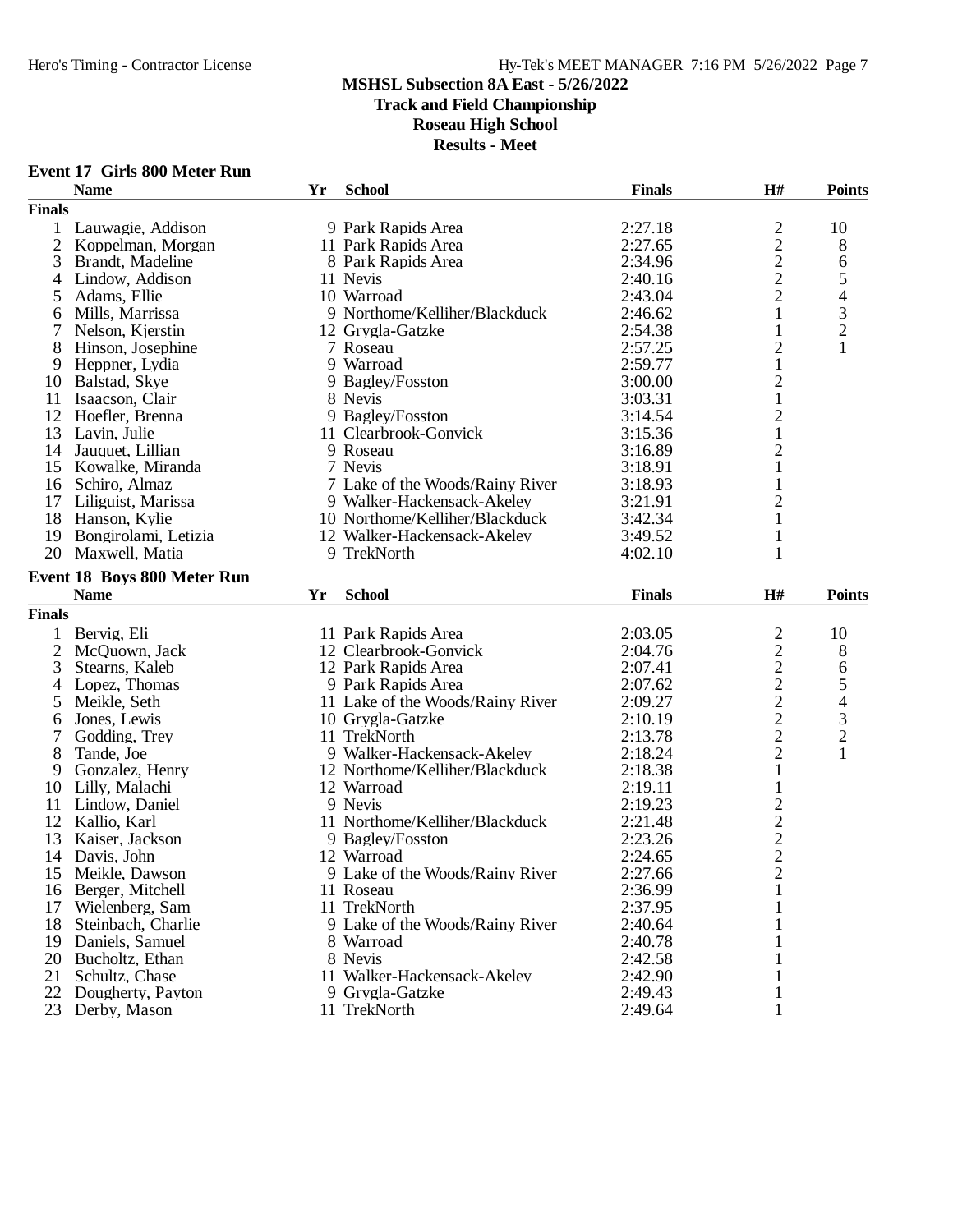**Track and Field Championship**

**Roseau High School**

| Finals  (Event 18 Boys 800 Meter Run)<br><b>Name</b><br><b>School</b><br><b>Finals</b><br>H#<br>Yr<br>24 Freeman, Kaden<br>9 Northome/Kelliher/Blackduck<br>2:51.26<br>$\mathbf{1}$<br>$\mathbf{1}$<br>25<br>Hagen, Ayden<br>9 Bagley/Fosston<br>2:53.01<br>Event 19 Girls 200 Meter Dash<br><b>Name</b><br>H#<br>Yr<br><b>School</b><br><b>Finals</b><br><b>Finals</b><br>Tirkkonen, Riika<br>12 Bagley/Fosston<br>26.50<br>4<br>1<br>2<br>Haack, Paige<br>11 Lake of the Woods/Rainy River<br>4<br>26.67<br>4<br>3<br>Miller, Olivia<br>9 Park Rapids Area<br>27.84<br>28.39<br>4<br>Warmbold, Isabella<br>10 Bagley/Fosston<br>4<br>4<br>28.70<br>5<br>8 Grygla-Gatzke<br>Torgerson, Janessa<br>28.79<br>4<br>LaVine, Allison<br>9 Clearbrook-Gonvick<br>6<br>4<br>29.48<br>7<br>Schueller, Avery<br>7 Park Rapids Area |                                                 |
|----------------------------------------------------------------------------------------------------------------------------------------------------------------------------------------------------------------------------------------------------------------------------------------------------------------------------------------------------------------------------------------------------------------------------------------------------------------------------------------------------------------------------------------------------------------------------------------------------------------------------------------------------------------------------------------------------------------------------------------------------------------------------------------------------------------------------|-------------------------------------------------|
|                                                                                                                                                                                                                                                                                                                                                                                                                                                                                                                                                                                                                                                                                                                                                                                                                            | <b>Points</b>                                   |
|                                                                                                                                                                                                                                                                                                                                                                                                                                                                                                                                                                                                                                                                                                                                                                                                                            |                                                 |
|                                                                                                                                                                                                                                                                                                                                                                                                                                                                                                                                                                                                                                                                                                                                                                                                                            |                                                 |
|                                                                                                                                                                                                                                                                                                                                                                                                                                                                                                                                                                                                                                                                                                                                                                                                                            |                                                 |
|                                                                                                                                                                                                                                                                                                                                                                                                                                                                                                                                                                                                                                                                                                                                                                                                                            | <b>Points</b>                                   |
|                                                                                                                                                                                                                                                                                                                                                                                                                                                                                                                                                                                                                                                                                                                                                                                                                            |                                                 |
|                                                                                                                                                                                                                                                                                                                                                                                                                                                                                                                                                                                                                                                                                                                                                                                                                            | 10                                              |
|                                                                                                                                                                                                                                                                                                                                                                                                                                                                                                                                                                                                                                                                                                                                                                                                                            | 8                                               |
|                                                                                                                                                                                                                                                                                                                                                                                                                                                                                                                                                                                                                                                                                                                                                                                                                            | 6                                               |
|                                                                                                                                                                                                                                                                                                                                                                                                                                                                                                                                                                                                                                                                                                                                                                                                                            | 5                                               |
|                                                                                                                                                                                                                                                                                                                                                                                                                                                                                                                                                                                                                                                                                                                                                                                                                            | $\overline{\mathcal{L}}$                        |
|                                                                                                                                                                                                                                                                                                                                                                                                                                                                                                                                                                                                                                                                                                                                                                                                                            |                                                 |
|                                                                                                                                                                                                                                                                                                                                                                                                                                                                                                                                                                                                                                                                                                                                                                                                                            | $\frac{3}{2}$                                   |
| 8<br>8 Warroad<br>29.61<br>Martinez, Alyssa                                                                                                                                                                                                                                                                                                                                                                                                                                                                                                                                                                                                                                                                                                                                                                                | $\mathbf{1}$                                    |
| $\frac{3}{3}$<br>Strandlie, Abbie<br>12 Walker-Hackensack-Akeley<br>30.16<br>9                                                                                                                                                                                                                                                                                                                                                                                                                                                                                                                                                                                                                                                                                                                                             |                                                 |
| 3<br>7 Northome/Kelliher/Blackduck<br>Duquette, Emily<br>30.26<br>10                                                                                                                                                                                                                                                                                                                                                                                                                                                                                                                                                                                                                                                                                                                                                       |                                                 |
| $\overline{4}$<br>7 Northome/Kelliher/Blackduck<br>30.39<br>11<br>Poxleitner, Madelyn                                                                                                                                                                                                                                                                                                                                                                                                                                                                                                                                                                                                                                                                                                                                      |                                                 |
| 12<br>Fletcher, Nevaeh<br>10 Roseau<br>30.46                                                                                                                                                                                                                                                                                                                                                                                                                                                                                                                                                                                                                                                                                                                                                                               |                                                 |
| 13<br>Nelson, Kendall<br>8 Nevis<br>30.76                                                                                                                                                                                                                                                                                                                                                                                                                                                                                                                                                                                                                                                                                                                                                                                  |                                                 |
| 10 Warroad<br>31.15<br>14<br>Moyer, Aura                                                                                                                                                                                                                                                                                                                                                                                                                                                                                                                                                                                                                                                                                                                                                                                   |                                                 |
| $\begin{array}{c} 3 \\ 3 \\ 3 \\ 1 \end{array}$<br>31.55<br>15<br>Wilebski, Hannah<br>12 Grygla-Gatzke                                                                                                                                                                                                                                                                                                                                                                                                                                                                                                                                                                                                                                                                                                                     |                                                 |
| Demoret, Kiera<br>9 Park Rapids Area<br>31.78<br>16                                                                                                                                                                                                                                                                                                                                                                                                                                                                                                                                                                                                                                                                                                                                                                        |                                                 |
| 17<br>Mai, Rylee<br>9 Lake of the Woods/Rainy River<br>32.35                                                                                                                                                                                                                                                                                                                                                                                                                                                                                                                                                                                                                                                                                                                                                               |                                                 |
| 322223222<br>18<br>Dykema, Ella<br>11 Walker-Hackensack-Akeley<br>32.43                                                                                                                                                                                                                                                                                                                                                                                                                                                                                                                                                                                                                                                                                                                                                    |                                                 |
| 19<br>8 TrekNorth<br>32.69<br>Olson, Ceyonna                                                                                                                                                                                                                                                                                                                                                                                                                                                                                                                                                                                                                                                                                                                                                                               |                                                 |
| 7 Nevis<br>20<br>32.91<br>Monroe, Taylor                                                                                                                                                                                                                                                                                                                                                                                                                                                                                                                                                                                                                                                                                                                                                                                   |                                                 |
| 9 Bagley/Fosston<br>33.03<br>21<br>Striker, Danica                                                                                                                                                                                                                                                                                                                                                                                                                                                                                                                                                                                                                                                                                                                                                                         |                                                 |
| 22<br>8 Lake of the Woods/Rainy River<br>Vrtacnik, McKenzie<br>33.05                                                                                                                                                                                                                                                                                                                                                                                                                                                                                                                                                                                                                                                                                                                                                       |                                                 |
| 23<br>7 Nevis<br>33.09<br>Lindow, Emily                                                                                                                                                                                                                                                                                                                                                                                                                                                                                                                                                                                                                                                                                                                                                                                    |                                                 |
| 24<br>10 Walker-Hackensack-Akeley<br>33.20<br>Wood, Trista                                                                                                                                                                                                                                                                                                                                                                                                                                                                                                                                                                                                                                                                                                                                                                 |                                                 |
| $\mathbf{1}$<br>33.76<br>25<br>11 Grygla-Gatzke<br>Anderson, Sadie                                                                                                                                                                                                                                                                                                                                                                                                                                                                                                                                                                                                                                                                                                                                                         |                                                 |
| $\overline{c}$<br>26<br>7 Warroad<br>33.81<br>Crist, Cheyenne                                                                                                                                                                                                                                                                                                                                                                                                                                                                                                                                                                                                                                                                                                                                                              |                                                 |
| $\mathbf{1}$<br>27<br>Mainville-Mesarina, Tori<br>9 TrekNorth<br>36.88                                                                                                                                                                                                                                                                                                                                                                                                                                                                                                                                                                                                                                                                                                                                                     |                                                 |
| $\mathbf{1}$<br>28<br>Chessmore, Fatima<br>8 Cass Lake-Bena<br>39.93                                                                                                                                                                                                                                                                                                                                                                                                                                                                                                                                                                                                                                                                                                                                                       |                                                 |
| 29<br>9 TrekNorth<br>$\mathbf{1}$<br>Amberg, Lauren<br>40.73                                                                                                                                                                                                                                                                                                                                                                                                                                                                                                                                                                                                                                                                                                                                                               |                                                 |
| $\mathbf{1}$<br>30<br>9 Northome/Kelliher/Blackduck<br>49.21<br>Solie, Navaeh                                                                                                                                                                                                                                                                                                                                                                                                                                                                                                                                                                                                                                                                                                                                              |                                                 |
| Event 20 Boys 200 Meter Dash                                                                                                                                                                                                                                                                                                                                                                                                                                                                                                                                                                                                                                                                                                                                                                                               |                                                 |
| <b>Name</b><br><b>School</b><br><b>Finals</b><br>H#<br>Yr                                                                                                                                                                                                                                                                                                                                                                                                                                                                                                                                                                                                                                                                                                                                                                  | <b>Points</b>                                   |
| <b>Finals</b>                                                                                                                                                                                                                                                                                                                                                                                                                                                                                                                                                                                                                                                                                                                                                                                                              |                                                 |
| 23.24<br>1<br>Ogundeji, Ayo<br>9 Nevis<br>$\overline{4}$                                                                                                                                                                                                                                                                                                                                                                                                                                                                                                                                                                                                                                                                                                                                                                   | 10                                              |
| 2 Nelson, Noah<br>23.75<br>4<br>9 Bagley/Fosston                                                                                                                                                                                                                                                                                                                                                                                                                                                                                                                                                                                                                                                                                                                                                                           | 8                                               |
| 24.56<br>4<br>3<br>Runyan, Cameron<br>11 Park Rapids Area                                                                                                                                                                                                                                                                                                                                                                                                                                                                                                                                                                                                                                                                                                                                                                  | 6                                               |
| $\overline{\mathcal{L}}$<br>24.91<br>Lafond, Elias<br>11 Bagley/Fosston<br>4                                                                                                                                                                                                                                                                                                                                                                                                                                                                                                                                                                                                                                                                                                                                               |                                                 |
| 25.32<br>4<br>Berthiume, Ben<br>11 Lake of the Woods/Rainy River<br>5                                                                                                                                                                                                                                                                                                                                                                                                                                                                                                                                                                                                                                                                                                                                                      | $\begin{array}{c} 5 \\ 4 \\ 3 \\ 2 \end{array}$ |
| $\overline{\mathcal{A}}$<br>25.49<br>Freimark, Mitchell<br>12 Walker-Hackensack-Akeley<br>6                                                                                                                                                                                                                                                                                                                                                                                                                                                                                                                                                                                                                                                                                                                                |                                                 |
| $\overline{\mathcal{A}}$<br>25.53<br>7<br>Dahring, Matt<br>11 Park Rapids Area                                                                                                                                                                                                                                                                                                                                                                                                                                                                                                                                                                                                                                                                                                                                             |                                                 |
| 25.74<br>$\overline{4}$<br>Churness, Alex<br>10 Clearbrook-Gonvick<br>8                                                                                                                                                                                                                                                                                                                                                                                                                                                                                                                                                                                                                                                                                                                                                    |                                                 |
| 3<br>12 Bagley/Fosston<br>25.87<br>9<br>Richardson, Joseph                                                                                                                                                                                                                                                                                                                                                                                                                                                                                                                                                                                                                                                                                                                                                                 |                                                 |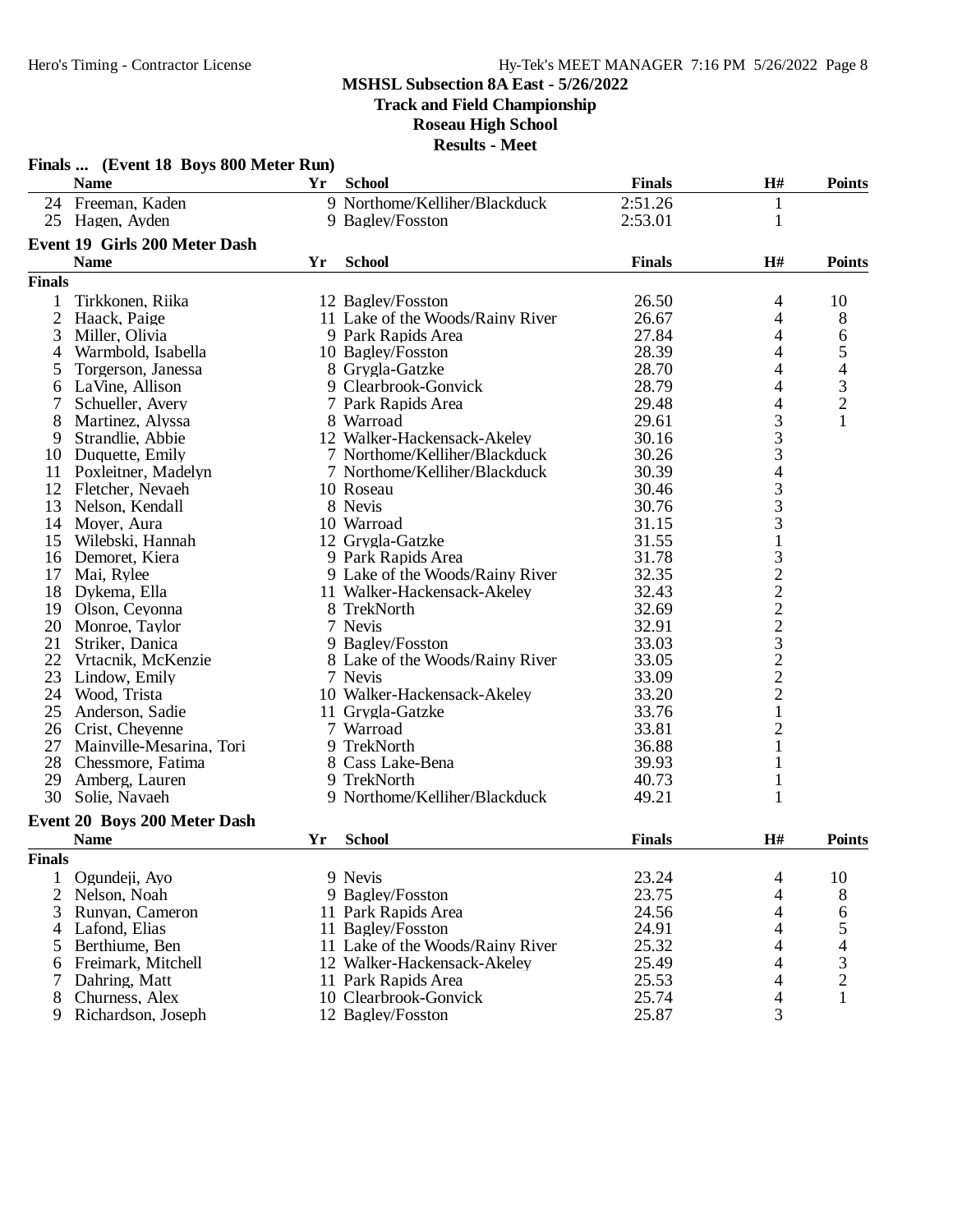### Hy-Tek's MEET MANAGER 7:16 PM 5/26/2022 Page 9

#### **MSHSL Subsection 8A East - 5/26/2022**

**Track and Field Championship**

### **Roseau High School**

**Results - Meet**

## **Finals ... (Event 20 Boys 200 Meter Dash)**

|               | <b>Name</b>                   | Yr        | <b>School</b>                    | <b>Finals</b> | H#                                         | <b>Points</b>                                   |
|---------------|-------------------------------|-----------|----------------------------------|---------------|--------------------------------------------|-------------------------------------------------|
| 10            | Whitney, Callen               |           | 9 Walker-Hackensack-Akeley       | 25.91         | 3                                          |                                                 |
| 11            | Westrum, Logan                |           | 11 Clearbrook-Gonvick            | 25.92         |                                            |                                                 |
| 12            | Chernugal, Emiliano           |           | 10 TrekNorth                     | 26.08         | $\begin{array}{c} 3 \\ 2 \\ 1 \end{array}$ |                                                 |
| 13            | Koubandonh, Logan             |           | 10 Roseau                        | 26.15         |                                            |                                                 |
| 14            | Bergstrom, Eli                |           | 8 Nevis                          | 26.18         |                                            |                                                 |
| 15            | Maanum, Aiden                 |           | 9 Park Rapids Area               | 26.43         | $\begin{array}{c} 3 \\ 3 \\ 3 \end{array}$ |                                                 |
| 16            | Solberg, Trevor               |           | 10 Clearbrook-Gonvick            | 26.67         |                                            |                                                 |
| 17            | Loken, Christian              |           | 10 Grygla-Gatzke                 | 26.89         | $\mathbf 1$                                |                                                 |
| 18            | Johnson, Quaid                |           | 12 Lake of the Woods/Rainy River | 27.02         | $33222$<br>2<br>2<br>2                     |                                                 |
| 19            | Fish, Isaiah                  |           | 10 Warroad                       | 27.05         |                                            |                                                 |
| 20            | Locklear, Patrick             |           | 9 Roseau                         | 27.09         |                                            |                                                 |
| 21            | Wielenberg, Matt              |           | 10 TrekNorth                     | 27.37         |                                            |                                                 |
|               | 22 Hinson, Rory               |           | 11 Roseau                        | 27.97         |                                            |                                                 |
| 23            | Waldo, Jordan                 |           | 9 Northome/Kelliher/Blackduck    | 28.90         |                                            |                                                 |
| 24            | Adams, Landon                 |           | 7 Warroad                        | 29.37         | $\mathbf{1}$                               |                                                 |
| 25            | Nelson, Savian                |           | 8 Northome/Kelliher/Blackduck    | 29.41         | $\overline{\mathbf{c}}$                    |                                                 |
|               | 26 Wouri, Michael             |           | 9 Cass Lake-Bena                 | 29.43         | $\mathbf{1}$                               |                                                 |
| 27            | Ballou, Seth                  |           | 8 Northome/Kelliher/Blackduck    | 29.67         | $\overline{c}$                             |                                                 |
| 28            | Yates, Camden                 |           | 10 Warroad                       | 30.74         | $\mathbf{1}$                               |                                                 |
| 29            | Whitebird, Scott              |           | 12 Cass Lake-Bena                | 34.45         | 1                                          |                                                 |
|               | 30 Dorman, Tyler              |           | 9 Cass Lake-Bena                 | 36.99         | 1                                          |                                                 |
|               | Event 21 Girls 3200 Meter Run |           |                                  |               |                                            |                                                 |
|               | <b>Name</b>                   | <b>Yr</b> | <b>School</b>                    | <b>Finals</b> |                                            | <b>Points</b>                                   |
| <b>Finals</b> |                               |           |                                  |               |                                            |                                                 |
|               | Rypkema, Jade                 |           | 11 Nevis                         | 10:51.13      |                                            | 10                                              |
| 2             | Lundin, Allison               |           | 8 Northome/Kelliher/Blackduck    | 12:31.39      |                                            | 8                                               |
| 3             | Harmon, Julia                 |           | 11 Park Rapids Area              | 12:47.39      |                                            | 6                                               |
| 4             | Machlitt, Amelia              |           | 8 Clearbrook-Gonvick             | 13:28.93      |                                            |                                                 |
| 5             | Marvin, Caroline              |           | 9 Warroad                        | 13:30.25      |                                            |                                                 |
| 6             | Johnson, Lelia                |           | 10 Roseau                        | 13:38.54      |                                            |                                                 |
|               | Patterson, Amanda             |           | 8 Bagley/Fosston                 | 13:55.08      |                                            | $\begin{array}{c} 5 \\ 4 \\ 3 \\ 2 \end{array}$ |
| 8             | Bolton, Nora                  |           | 9 Park Rapids Area               | 13:55.17      |                                            | $\mathbf{1}$                                    |
| 9             | London, Aleka                 |           | 11 Park Rapids Area              | 14:03.60      |                                            |                                                 |
|               | 10 Labrasseur, Alyce          |           | 10 Lake of the Woods/Rainy River | 14:09.37      |                                            |                                                 |
| 11            | Poole, Hannah                 |           | 7 Warroad                        | 14:15.05      |                                            |                                                 |
|               | 12 Larson, Gretchen           |           | 11 Northome/Kelliher/Blackduck   | 16:31.93      |                                            |                                                 |
|               | --- Moen, Pamela              |           | 11 TrekNorth                     | <b>DNF</b>    |                                            |                                                 |
|               | 250035<br>$\overline{a}$      |           |                                  |               |                                            |                                                 |

## **Event 22 Boys 3200 Meter Run**

|        | П<br>- 20 |
|--------|-----------|
| ĸ<br>ы |           |

| <b>Name</b>          | <b>School</b><br>Үr | <b>Finals</b> | <b>Points</b> |
|----------------------|---------------------|---------------|---------------|
| als                  |                     |               |               |
| 1 Huot, Noah         | 10 Park Rapids Area | 10:08.55      | 10            |
| 2 Bervig, Ephraim    | 9 Park Rapids Area  | 10:48.07      |               |
| 3 Bjorklund, George  | 12 Nevis            | 10:48.31      | 6             |
| 4 Hensel, Blaine     | 11 Park Rapids Area | 10:58.71      |               |
| 5 Pohl, Evan         | 11 Nevis            | 11:08.18      | 4             |
| 6 Crist, Wyatt       | 8 Warroad           | 11:34.36      |               |
| 7 Munstenteiger, Van | 8 Roseau            | 11:38.75      |               |
|                      |                     |               |               |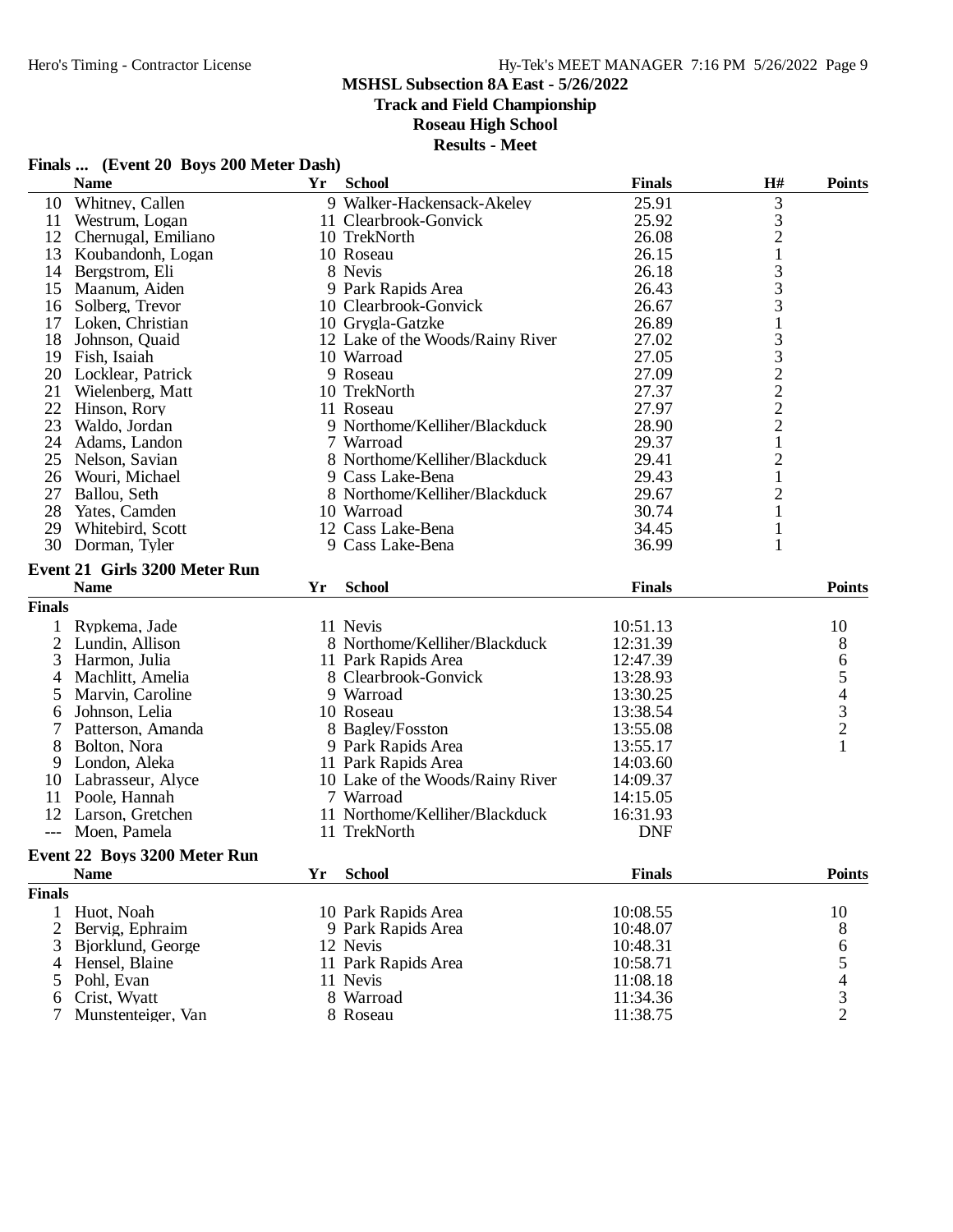## Hy-Tek's MEET MANAGER 7:16 PM 5/26/2022 Page 10

#### **MSHSL Subsection 8A East - 5/26/2022**

**Track and Field Championship**

### **Roseau High School**

| <b>Finals</b><br><b>Name</b><br><b>School</b><br><b>Points</b><br>Yr<br>12 Nevis<br>Mowell, Reese<br>11:39.10<br>8<br>1<br>Erickson, Seth<br>10 Roseau<br>12:17.68<br>9<br>12 Clearbrook-Gonvick<br>Devries, John<br>12:17.98<br>10<br>12:19.53<br>Beckel, Alex<br>9 Lake of the Woods/Rainy River<br>11<br>10 Lake of the Woods/Rainy River<br>13:15.47<br>12<br>Dorrow, Josh<br>13<br>Larson, Ethan<br>8 Northome/Kelliher/Blackduck<br>13:37.96<br>Nelson, Drew<br>9 Bagley/Fosston<br>13:42.78<br>14<br>Schiro, Yili<br>10 Lake of the Woods/Rainy River<br>15<br>14:01.67<br>14:57.39<br>Schwegel, Bryant<br>9 Bagley/Fosston<br>16<br>10 Walker-Hackensack-Akeley<br>17<br>Pederson, Vinny<br>15:09.79<br>18<br>15:44.26<br>Larsen, Matthew<br>10 Roseau<br>Event 23 Girls 4x400 Meter Relay<br><b>Finals</b><br><b>Points</b><br><b>Team</b><br><b>Relay</b><br><b>Finals</b><br>Park Rapids Area<br>4:14.67<br>10<br>2<br>8<br>Warroad<br>4:28.68<br>65432<br><b>Nevis</b><br>3<br>4:30.99<br>4:37.87<br>4<br>Roseau<br>5<br>Bagley/Fosston<br>4:41.25<br>Walker-Hackensack-Akeley<br>4:57.40<br>6<br>Northome/Kelliher/Blackduck<br>4:59.86<br>$\mathbf{1}$<br>8<br>TrekNorth<br>5:27.13<br>Event 24 Boys 4x400 Meter Relay<br><b>Team</b><br><b>Finals</b><br><b>Points</b><br><b>Relay</b><br><b>Finals</b><br>Park Rapids Area<br>3:42.79<br>10<br>Northome/Kelliher/Blackduck<br>8<br>2<br>3:47.94<br>65432<br>Lake of the Woods/Rainy River<br>3:48.57<br>3<br>Bagley/Fosston<br>3:53.01<br>4<br>Walker-Hackensack-Akeley<br>3:54.86<br>5<br>3:59.83<br>Clearbrook-Gonvick<br>6<br>Roseau<br>4:01.35<br>8<br>TrekNorth<br>4:10.08<br><b>Event 31 Girls High Jump</b><br><b>Name</b><br><b>School</b><br><b>Finals</b><br><b>Points</b><br>Yr<br><b>Finals</b><br>4-11.00<br>Lilly, Faith<br>10<br>10 Warroad<br>$\perp$<br>8<br>2<br>Phrakonkham, Ava<br>9 Bagley/Fosston<br>4-11.00<br>6<br>4-11.00<br>3<br>Kritzeck, Brooke<br>9 Park Rapids Area<br>5<br>Fletcher, Nevaeh<br>10 Roseau<br>4-09.00<br>4<br>4<br>12 Park Rapids Area<br>4-09.00<br>5<br>Hunter, Ouinn<br>2.50<br>4-07.00<br>Meier, Jena<br>9 Park Rapids Area<br>6<br>2.50<br>Rockensock, Kaelan<br>9 Northome/Kelliher/Blackduck<br>4-07.00<br>6<br>9 Clearbrook-Gonvick<br>LaVine, Allison<br>4-07.00<br>8<br>1<br>12 Northome/Kelliher/Blackduck<br>4-05.00<br>Burmeister, Malori<br>9 |    | Finals  (Event 22 Boys 3200 Meter Run) |                               |         |  |
|--------------------------------------------------------------------------------------------------------------------------------------------------------------------------------------------------------------------------------------------------------------------------------------------------------------------------------------------------------------------------------------------------------------------------------------------------------------------------------------------------------------------------------------------------------------------------------------------------------------------------------------------------------------------------------------------------------------------------------------------------------------------------------------------------------------------------------------------------------------------------------------------------------------------------------------------------------------------------------------------------------------------------------------------------------------------------------------------------------------------------------------------------------------------------------------------------------------------------------------------------------------------------------------------------------------------------------------------------------------------------------------------------------------------------------------------------------------------------------------------------------------------------------------------------------------------------------------------------------------------------------------------------------------------------------------------------------------------------------------------------------------------------------------------------------------------------------------------------------------------------------------------------------------------------------------------------------------------------------------------------------------------------------------------------------------------------------------------------------------------------------------------------------------------------------------------------------------------------------------------------------------------------------------------------------------------------------------------------------------------------|----|----------------------------------------|-------------------------------|---------|--|
|                                                                                                                                                                                                                                                                                                                                                                                                                                                                                                                                                                                                                                                                                                                                                                                                                                                                                                                                                                                                                                                                                                                                                                                                                                                                                                                                                                                                                                                                                                                                                                                                                                                                                                                                                                                                                                                                                                                                                                                                                                                                                                                                                                                                                                                                                                                                                                          |    |                                        |                               |         |  |
|                                                                                                                                                                                                                                                                                                                                                                                                                                                                                                                                                                                                                                                                                                                                                                                                                                                                                                                                                                                                                                                                                                                                                                                                                                                                                                                                                                                                                                                                                                                                                                                                                                                                                                                                                                                                                                                                                                                                                                                                                                                                                                                                                                                                                                                                                                                                                                          |    |                                        |                               |         |  |
|                                                                                                                                                                                                                                                                                                                                                                                                                                                                                                                                                                                                                                                                                                                                                                                                                                                                                                                                                                                                                                                                                                                                                                                                                                                                                                                                                                                                                                                                                                                                                                                                                                                                                                                                                                                                                                                                                                                                                                                                                                                                                                                                                                                                                                                                                                                                                                          |    |                                        |                               |         |  |
|                                                                                                                                                                                                                                                                                                                                                                                                                                                                                                                                                                                                                                                                                                                                                                                                                                                                                                                                                                                                                                                                                                                                                                                                                                                                                                                                                                                                                                                                                                                                                                                                                                                                                                                                                                                                                                                                                                                                                                                                                                                                                                                                                                                                                                                                                                                                                                          |    |                                        |                               |         |  |
|                                                                                                                                                                                                                                                                                                                                                                                                                                                                                                                                                                                                                                                                                                                                                                                                                                                                                                                                                                                                                                                                                                                                                                                                                                                                                                                                                                                                                                                                                                                                                                                                                                                                                                                                                                                                                                                                                                                                                                                                                                                                                                                                                                                                                                                                                                                                                                          |    |                                        |                               |         |  |
|                                                                                                                                                                                                                                                                                                                                                                                                                                                                                                                                                                                                                                                                                                                                                                                                                                                                                                                                                                                                                                                                                                                                                                                                                                                                                                                                                                                                                                                                                                                                                                                                                                                                                                                                                                                                                                                                                                                                                                                                                                                                                                                                                                                                                                                                                                                                                                          |    |                                        |                               |         |  |
|                                                                                                                                                                                                                                                                                                                                                                                                                                                                                                                                                                                                                                                                                                                                                                                                                                                                                                                                                                                                                                                                                                                                                                                                                                                                                                                                                                                                                                                                                                                                                                                                                                                                                                                                                                                                                                                                                                                                                                                                                                                                                                                                                                                                                                                                                                                                                                          |    |                                        |                               |         |  |
|                                                                                                                                                                                                                                                                                                                                                                                                                                                                                                                                                                                                                                                                                                                                                                                                                                                                                                                                                                                                                                                                                                                                                                                                                                                                                                                                                                                                                                                                                                                                                                                                                                                                                                                                                                                                                                                                                                                                                                                                                                                                                                                                                                                                                                                                                                                                                                          |    |                                        |                               |         |  |
|                                                                                                                                                                                                                                                                                                                                                                                                                                                                                                                                                                                                                                                                                                                                                                                                                                                                                                                                                                                                                                                                                                                                                                                                                                                                                                                                                                                                                                                                                                                                                                                                                                                                                                                                                                                                                                                                                                                                                                                                                                                                                                                                                                                                                                                                                                                                                                          |    |                                        |                               |         |  |
|                                                                                                                                                                                                                                                                                                                                                                                                                                                                                                                                                                                                                                                                                                                                                                                                                                                                                                                                                                                                                                                                                                                                                                                                                                                                                                                                                                                                                                                                                                                                                                                                                                                                                                                                                                                                                                                                                                                                                                                                                                                                                                                                                                                                                                                                                                                                                                          |    |                                        |                               |         |  |
|                                                                                                                                                                                                                                                                                                                                                                                                                                                                                                                                                                                                                                                                                                                                                                                                                                                                                                                                                                                                                                                                                                                                                                                                                                                                                                                                                                                                                                                                                                                                                                                                                                                                                                                                                                                                                                                                                                                                                                                                                                                                                                                                                                                                                                                                                                                                                                          |    |                                        |                               |         |  |
|                                                                                                                                                                                                                                                                                                                                                                                                                                                                                                                                                                                                                                                                                                                                                                                                                                                                                                                                                                                                                                                                                                                                                                                                                                                                                                                                                                                                                                                                                                                                                                                                                                                                                                                                                                                                                                                                                                                                                                                                                                                                                                                                                                                                                                                                                                                                                                          |    |                                        |                               |         |  |
|                                                                                                                                                                                                                                                                                                                                                                                                                                                                                                                                                                                                                                                                                                                                                                                                                                                                                                                                                                                                                                                                                                                                                                                                                                                                                                                                                                                                                                                                                                                                                                                                                                                                                                                                                                                                                                                                                                                                                                                                                                                                                                                                                                                                                                                                                                                                                                          |    |                                        |                               |         |  |
|                                                                                                                                                                                                                                                                                                                                                                                                                                                                                                                                                                                                                                                                                                                                                                                                                                                                                                                                                                                                                                                                                                                                                                                                                                                                                                                                                                                                                                                                                                                                                                                                                                                                                                                                                                                                                                                                                                                                                                                                                                                                                                                                                                                                                                                                                                                                                                          |    |                                        |                               |         |  |
|                                                                                                                                                                                                                                                                                                                                                                                                                                                                                                                                                                                                                                                                                                                                                                                                                                                                                                                                                                                                                                                                                                                                                                                                                                                                                                                                                                                                                                                                                                                                                                                                                                                                                                                                                                                                                                                                                                                                                                                                                                                                                                                                                                                                                                                                                                                                                                          |    |                                        |                               |         |  |
|                                                                                                                                                                                                                                                                                                                                                                                                                                                                                                                                                                                                                                                                                                                                                                                                                                                                                                                                                                                                                                                                                                                                                                                                                                                                                                                                                                                                                                                                                                                                                                                                                                                                                                                                                                                                                                                                                                                                                                                                                                                                                                                                                                                                                                                                                                                                                                          |    |                                        |                               |         |  |
|                                                                                                                                                                                                                                                                                                                                                                                                                                                                                                                                                                                                                                                                                                                                                                                                                                                                                                                                                                                                                                                                                                                                                                                                                                                                                                                                                                                                                                                                                                                                                                                                                                                                                                                                                                                                                                                                                                                                                                                                                                                                                                                                                                                                                                                                                                                                                                          |    |                                        |                               |         |  |
|                                                                                                                                                                                                                                                                                                                                                                                                                                                                                                                                                                                                                                                                                                                                                                                                                                                                                                                                                                                                                                                                                                                                                                                                                                                                                                                                                                                                                                                                                                                                                                                                                                                                                                                                                                                                                                                                                                                                                                                                                                                                                                                                                                                                                                                                                                                                                                          |    |                                        |                               |         |  |
|                                                                                                                                                                                                                                                                                                                                                                                                                                                                                                                                                                                                                                                                                                                                                                                                                                                                                                                                                                                                                                                                                                                                                                                                                                                                                                                                                                                                                                                                                                                                                                                                                                                                                                                                                                                                                                                                                                                                                                                                                                                                                                                                                                                                                                                                                                                                                                          |    |                                        |                               |         |  |
|                                                                                                                                                                                                                                                                                                                                                                                                                                                                                                                                                                                                                                                                                                                                                                                                                                                                                                                                                                                                                                                                                                                                                                                                                                                                                                                                                                                                                                                                                                                                                                                                                                                                                                                                                                                                                                                                                                                                                                                                                                                                                                                                                                                                                                                                                                                                                                          |    |                                        |                               |         |  |
|                                                                                                                                                                                                                                                                                                                                                                                                                                                                                                                                                                                                                                                                                                                                                                                                                                                                                                                                                                                                                                                                                                                                                                                                                                                                                                                                                                                                                                                                                                                                                                                                                                                                                                                                                                                                                                                                                                                                                                                                                                                                                                                                                                                                                                                                                                                                                                          |    |                                        |                               |         |  |
|                                                                                                                                                                                                                                                                                                                                                                                                                                                                                                                                                                                                                                                                                                                                                                                                                                                                                                                                                                                                                                                                                                                                                                                                                                                                                                                                                                                                                                                                                                                                                                                                                                                                                                                                                                                                                                                                                                                                                                                                                                                                                                                                                                                                                                                                                                                                                                          |    |                                        |                               |         |  |
|                                                                                                                                                                                                                                                                                                                                                                                                                                                                                                                                                                                                                                                                                                                                                                                                                                                                                                                                                                                                                                                                                                                                                                                                                                                                                                                                                                                                                                                                                                                                                                                                                                                                                                                                                                                                                                                                                                                                                                                                                                                                                                                                                                                                                                                                                                                                                                          |    |                                        |                               |         |  |
|                                                                                                                                                                                                                                                                                                                                                                                                                                                                                                                                                                                                                                                                                                                                                                                                                                                                                                                                                                                                                                                                                                                                                                                                                                                                                                                                                                                                                                                                                                                                                                                                                                                                                                                                                                                                                                                                                                                                                                                                                                                                                                                                                                                                                                                                                                                                                                          |    |                                        |                               |         |  |
|                                                                                                                                                                                                                                                                                                                                                                                                                                                                                                                                                                                                                                                                                                                                                                                                                                                                                                                                                                                                                                                                                                                                                                                                                                                                                                                                                                                                                                                                                                                                                                                                                                                                                                                                                                                                                                                                                                                                                                                                                                                                                                                                                                                                                                                                                                                                                                          |    |                                        |                               |         |  |
|                                                                                                                                                                                                                                                                                                                                                                                                                                                                                                                                                                                                                                                                                                                                                                                                                                                                                                                                                                                                                                                                                                                                                                                                                                                                                                                                                                                                                                                                                                                                                                                                                                                                                                                                                                                                                                                                                                                                                                                                                                                                                                                                                                                                                                                                                                                                                                          |    |                                        |                               |         |  |
|                                                                                                                                                                                                                                                                                                                                                                                                                                                                                                                                                                                                                                                                                                                                                                                                                                                                                                                                                                                                                                                                                                                                                                                                                                                                                                                                                                                                                                                                                                                                                                                                                                                                                                                                                                                                                                                                                                                                                                                                                                                                                                                                                                                                                                                                                                                                                                          |    |                                        |                               |         |  |
|                                                                                                                                                                                                                                                                                                                                                                                                                                                                                                                                                                                                                                                                                                                                                                                                                                                                                                                                                                                                                                                                                                                                                                                                                                                                                                                                                                                                                                                                                                                                                                                                                                                                                                                                                                                                                                                                                                                                                                                                                                                                                                                                                                                                                                                                                                                                                                          |    |                                        |                               |         |  |
|                                                                                                                                                                                                                                                                                                                                                                                                                                                                                                                                                                                                                                                                                                                                                                                                                                                                                                                                                                                                                                                                                                                                                                                                                                                                                                                                                                                                                                                                                                                                                                                                                                                                                                                                                                                                                                                                                                                                                                                                                                                                                                                                                                                                                                                                                                                                                                          |    |                                        |                               |         |  |
|                                                                                                                                                                                                                                                                                                                                                                                                                                                                                                                                                                                                                                                                                                                                                                                                                                                                                                                                                                                                                                                                                                                                                                                                                                                                                                                                                                                                                                                                                                                                                                                                                                                                                                                                                                                                                                                                                                                                                                                                                                                                                                                                                                                                                                                                                                                                                                          |    |                                        |                               |         |  |
|                                                                                                                                                                                                                                                                                                                                                                                                                                                                                                                                                                                                                                                                                                                                                                                                                                                                                                                                                                                                                                                                                                                                                                                                                                                                                                                                                                                                                                                                                                                                                                                                                                                                                                                                                                                                                                                                                                                                                                                                                                                                                                                                                                                                                                                                                                                                                                          |    |                                        |                               |         |  |
|                                                                                                                                                                                                                                                                                                                                                                                                                                                                                                                                                                                                                                                                                                                                                                                                                                                                                                                                                                                                                                                                                                                                                                                                                                                                                                                                                                                                                                                                                                                                                                                                                                                                                                                                                                                                                                                                                                                                                                                                                                                                                                                                                                                                                                                                                                                                                                          |    |                                        |                               |         |  |
|                                                                                                                                                                                                                                                                                                                                                                                                                                                                                                                                                                                                                                                                                                                                                                                                                                                                                                                                                                                                                                                                                                                                                                                                                                                                                                                                                                                                                                                                                                                                                                                                                                                                                                                                                                                                                                                                                                                                                                                                                                                                                                                                                                                                                                                                                                                                                                          |    |                                        |                               |         |  |
|                                                                                                                                                                                                                                                                                                                                                                                                                                                                                                                                                                                                                                                                                                                                                                                                                                                                                                                                                                                                                                                                                                                                                                                                                                                                                                                                                                                                                                                                                                                                                                                                                                                                                                                                                                                                                                                                                                                                                                                                                                                                                                                                                                                                                                                                                                                                                                          |    |                                        |                               |         |  |
|                                                                                                                                                                                                                                                                                                                                                                                                                                                                                                                                                                                                                                                                                                                                                                                                                                                                                                                                                                                                                                                                                                                                                                                                                                                                                                                                                                                                                                                                                                                                                                                                                                                                                                                                                                                                                                                                                                                                                                                                                                                                                                                                                                                                                                                                                                                                                                          |    |                                        |                               |         |  |
|                                                                                                                                                                                                                                                                                                                                                                                                                                                                                                                                                                                                                                                                                                                                                                                                                                                                                                                                                                                                                                                                                                                                                                                                                                                                                                                                                                                                                                                                                                                                                                                                                                                                                                                                                                                                                                                                                                                                                                                                                                                                                                                                                                                                                                                                                                                                                                          |    |                                        |                               |         |  |
|                                                                                                                                                                                                                                                                                                                                                                                                                                                                                                                                                                                                                                                                                                                                                                                                                                                                                                                                                                                                                                                                                                                                                                                                                                                                                                                                                                                                                                                                                                                                                                                                                                                                                                                                                                                                                                                                                                                                                                                                                                                                                                                                                                                                                                                                                                                                                                          |    |                                        |                               |         |  |
|                                                                                                                                                                                                                                                                                                                                                                                                                                                                                                                                                                                                                                                                                                                                                                                                                                                                                                                                                                                                                                                                                                                                                                                                                                                                                                                                                                                                                                                                                                                                                                                                                                                                                                                                                                                                                                                                                                                                                                                                                                                                                                                                                                                                                                                                                                                                                                          |    |                                        |                               |         |  |
|                                                                                                                                                                                                                                                                                                                                                                                                                                                                                                                                                                                                                                                                                                                                                                                                                                                                                                                                                                                                                                                                                                                                                                                                                                                                                                                                                                                                                                                                                                                                                                                                                                                                                                                                                                                                                                                                                                                                                                                                                                                                                                                                                                                                                                                                                                                                                                          |    |                                        |                               |         |  |
|                                                                                                                                                                                                                                                                                                                                                                                                                                                                                                                                                                                                                                                                                                                                                                                                                                                                                                                                                                                                                                                                                                                                                                                                                                                                                                                                                                                                                                                                                                                                                                                                                                                                                                                                                                                                                                                                                                                                                                                                                                                                                                                                                                                                                                                                                                                                                                          |    |                                        |                               |         |  |
|                                                                                                                                                                                                                                                                                                                                                                                                                                                                                                                                                                                                                                                                                                                                                                                                                                                                                                                                                                                                                                                                                                                                                                                                                                                                                                                                                                                                                                                                                                                                                                                                                                                                                                                                                                                                                                                                                                                                                                                                                                                                                                                                                                                                                                                                                                                                                                          |    |                                        |                               |         |  |
|                                                                                                                                                                                                                                                                                                                                                                                                                                                                                                                                                                                                                                                                                                                                                                                                                                                                                                                                                                                                                                                                                                                                                                                                                                                                                                                                                                                                                                                                                                                                                                                                                                                                                                                                                                                                                                                                                                                                                                                                                                                                                                                                                                                                                                                                                                                                                                          |    |                                        |                               |         |  |
|                                                                                                                                                                                                                                                                                                                                                                                                                                                                                                                                                                                                                                                                                                                                                                                                                                                                                                                                                                                                                                                                                                                                                                                                                                                                                                                                                                                                                                                                                                                                                                                                                                                                                                                                                                                                                                                                                                                                                                                                                                                                                                                                                                                                                                                                                                                                                                          |    |                                        |                               |         |  |
|                                                                                                                                                                                                                                                                                                                                                                                                                                                                                                                                                                                                                                                                                                                                                                                                                                                                                                                                                                                                                                                                                                                                                                                                                                                                                                                                                                                                                                                                                                                                                                                                                                                                                                                                                                                                                                                                                                                                                                                                                                                                                                                                                                                                                                                                                                                                                                          |    |                                        |                               |         |  |
|                                                                                                                                                                                                                                                                                                                                                                                                                                                                                                                                                                                                                                                                                                                                                                                                                                                                                                                                                                                                                                                                                                                                                                                                                                                                                                                                                                                                                                                                                                                                                                                                                                                                                                                                                                                                                                                                                                                                                                                                                                                                                                                                                                                                                                                                                                                                                                          |    |                                        |                               |         |  |
|                                                                                                                                                                                                                                                                                                                                                                                                                                                                                                                                                                                                                                                                                                                                                                                                                                                                                                                                                                                                                                                                                                                                                                                                                                                                                                                                                                                                                                                                                                                                                                                                                                                                                                                                                                                                                                                                                                                                                                                                                                                                                                                                                                                                                                                                                                                                                                          |    |                                        |                               |         |  |
|                                                                                                                                                                                                                                                                                                                                                                                                                                                                                                                                                                                                                                                                                                                                                                                                                                                                                                                                                                                                                                                                                                                                                                                                                                                                                                                                                                                                                                                                                                                                                                                                                                                                                                                                                                                                                                                                                                                                                                                                                                                                                                                                                                                                                                                                                                                                                                          | 10 | Allen, Emmy                            | 9 Northome/Kelliher/Blackduck | 4-03.00 |  |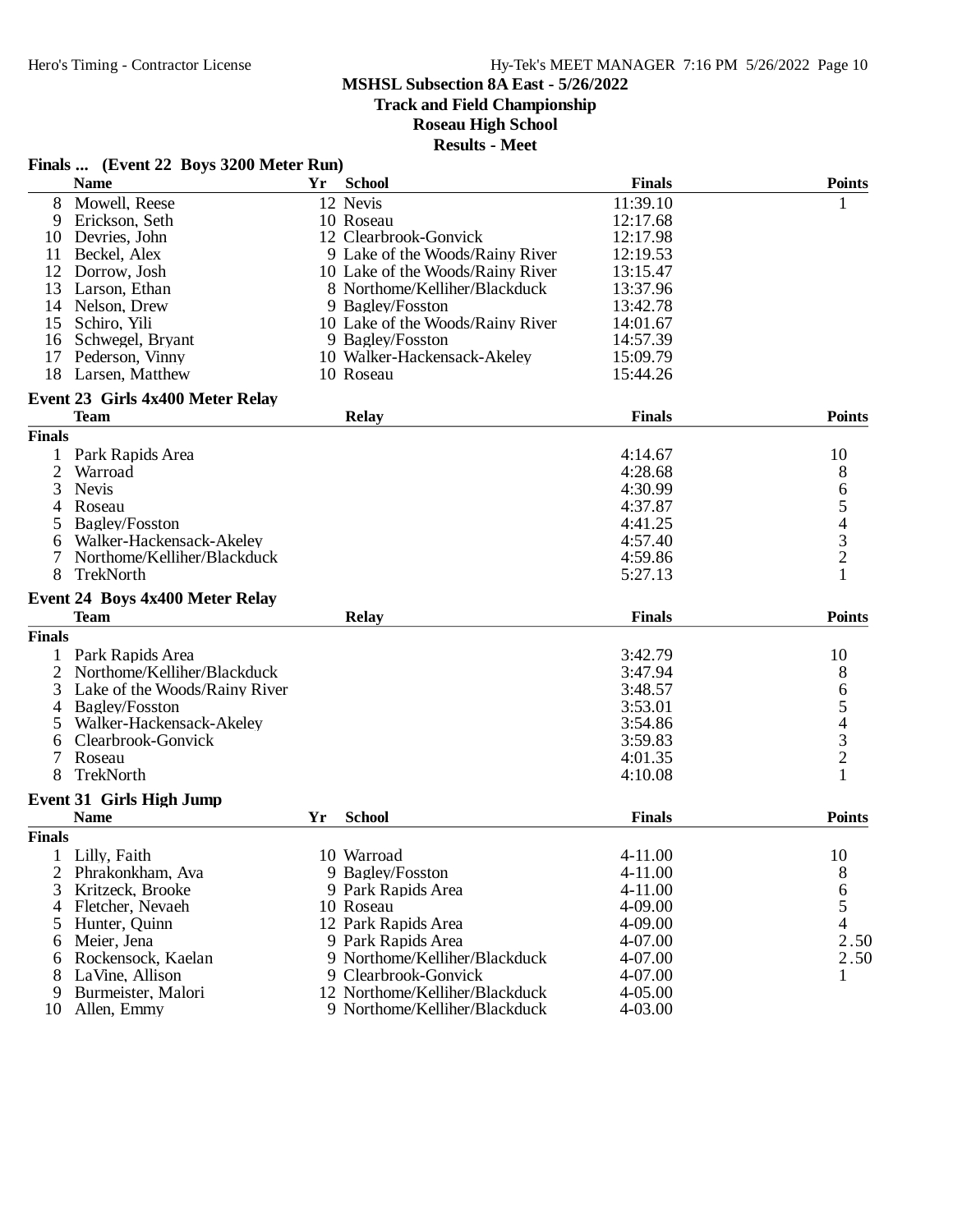**Track and Field Championship**

**Roseau High School**

|                | Finals  (Event 31 Girls High Jump) |    |                                 |               |                |                |
|----------------|------------------------------------|----|---------------------------------|---------------|----------------|----------------|
|                | <b>Name</b>                        | Yr | <b>School</b>                   | <b>Finals</b> |                | <b>Points</b>  |
|                | 11 Rand, Brita                     |    | 9 Walker-Hackensack-Akeley      | 4-03.00       |                |                |
|                | --- Larson, Marlow                 |    | 7 Bagley/Fosston                | <b>NH</b>     |                |                |
|                | <b>Event 32 Girls Pole Vault</b>   |    |                                 |               |                |                |
|                | <b>Name</b>                        | Yr | <b>School</b>                   | <b>Finals</b> |                | <b>Points</b>  |
| <b>Finals</b>  |                                    |    |                                 |               |                |                |
| 1              | Sekely, Lauren                     |    | 11 Bagley/Fosston               | 9-04.00       |                | 10             |
| $\overline{2}$ | Koppelman, Morgan                  |    | 11 Park Rapids Area             | 8-10.00       |                | 8              |
| 3              | Lauwagie, Addison                  |    | 9 Park Rapids Area              | 8-10.00       |                | 6              |
| 4              | Lilly, Elyza                       |    | 12 Warroad                      | $7 - 10.00$   |                | 5              |
| 5              | Devries, Gwendolyn                 |    | 11 Walker-Hackensack-Akeley     | $6 - 10.00$   |                | 3.50           |
| 5              | Johnson, Holly                     |    | 12 Park Rapids Area             | $6 - 10.00$   |                | 3.50           |
| 7              | Shock, Julia                       |    | 11 Walker-Hackensack-Akeley     | $6 - 10.00$   |                | $\overline{c}$ |
| 8              | Comstock, Katy                     |    | 9 Warroad                       | $6 - 10.00$   |                | 1              |
| 9              | Omdahl, Kaia                       |    | 9 Roseau                        | $6-04.00$     |                |                |
| 10             | Hoefler, Aislinn                   |    | 11 Bagley/Fosston               | $5 - 10.00$   |                |                |
|                | <b>Event 33 Girls Long Jump</b>    |    |                                 |               |                |                |
|                | <b>Name</b>                        | Yr | <b>School</b>                   | <b>Finals</b> | H#             | <b>Points</b>  |
| <b>Finals</b>  |                                    |    |                                 |               |                |                |
| 1              | Pike, Riley                        |    | 11 Park Rapids Area             | 14-07.25      | 2              | 10             |
| $\overline{c}$ | Stroot, Rosemonde                  |    | 11 Roseau                       | 14-06.00      | $\overline{c}$ | 8              |
| 3              | Mitchell, Marley                   |    | 10 Nevis                        | 14-05.00      |                | 6              |
| 4              | Stroot, Celine                     |    | 12 Roseau                       | 14-05.00      | $\frac{2}{2}$  |                |
| 5              | LaVine, Allison                    |    | 9 Clearbrook-Gonvick            | 14-02.00      |                | $\frac{5}{4}$  |
| 6              | Miller, Olivia                     |    | 9 Park Rapids Area              | 13-06.50      | $\overline{c}$ |                |
| 7              | Morgan, Brandi                     |    | 9 Park Rapids Area              | 13-06.50      | $\overline{c}$ | $\frac{3}{2}$  |
| 8              | Olson, Gabriella                   |    | 8 Roseau                        | 13-01.00      | $\overline{c}$ | $\mathbf{1}$   |
| 9              | Rosson, Lily                       |    | 7 Northome/Kelliher/Blackduck   | 12-09.00      | 1              |                |
| 10             | Lindow, Emily                      |    | 7 Nevis                         | 12-01.00      |                |                |
| 11             | Wedin, Reese                       |    | 9 Bagley/Fosston                | 11-11.50      |                |                |
| 12             | Oslund, Kinsley                    |    | 9 Grygla-Gatzke                 | 11-10.25      | $\overline{c}$ |                |
| 13             | Kriel, Brooklyn                    |    | 9 Grygla-Gatzke                 | 11-09.50      | 1              |                |
| 14             | Cairns, Elizabeth                  |    | 7 Walker-Hackensack-Akeley      | 11-07.75      |                |                |
| 15             | Pieper, Kaylee                     |    | 7 Lake of the Woods/Rainy River | 11-07.25      |                |                |
| 16             | Duquette, Emily                    |    | 7 Northome/Kelliher/Blackduck   | 11-05.75      |                |                |
| 17             | Curry, Taysha                      |    | 12 Cass Lake-Bena               | 11-05.50      | $\overline{c}$ |                |
| 18             | Hallstorm, Charli                  |    | 8 Northome/Kelliher/Blackduck   | 11-04.25      | $\mathbf{1}$   |                |
| 19             | Nelson, Kendall                    |    | 8 Nevis                         | 11-04.00      | 1              |                |
| 20             | Hoefler, Brenna                    |    | 9 Bagley/Fosston                | 11-02.00      |                |                |
| 21             | Duppong, Teagan                    |    | 9 Bagley/Fosston                | 11-00.00      |                |                |
| 22             | Wilebski, Hannah                   |    | 12 Grygla-Gatzke                | 10-01.00      |                |                |
| $---$          | Strandlie, Abbie                   |    | 12 Walker-Hackensack-Akeley     | <b>FOUL</b>   | $\overline{2}$ |                |
|                | <b>Event 34 Girls Triple Jump</b>  |    |                                 |               |                |                |
|                | <b>Name</b>                        | Yr | <b>School</b>                   | <b>Finals</b> | H#             | <b>Points</b>  |
| <b>Finals</b>  |                                    |    |                                 |               |                |                |
| 1              | LaVine, Allison                    |    | 9 Clearbrook-Gonvick            | 32-02.50      | 2              | 10             |
| 2              | Stroot, Celine                     |    | 12 Roseau                       | 31-08.50      | $\overline{2}$ | 8              |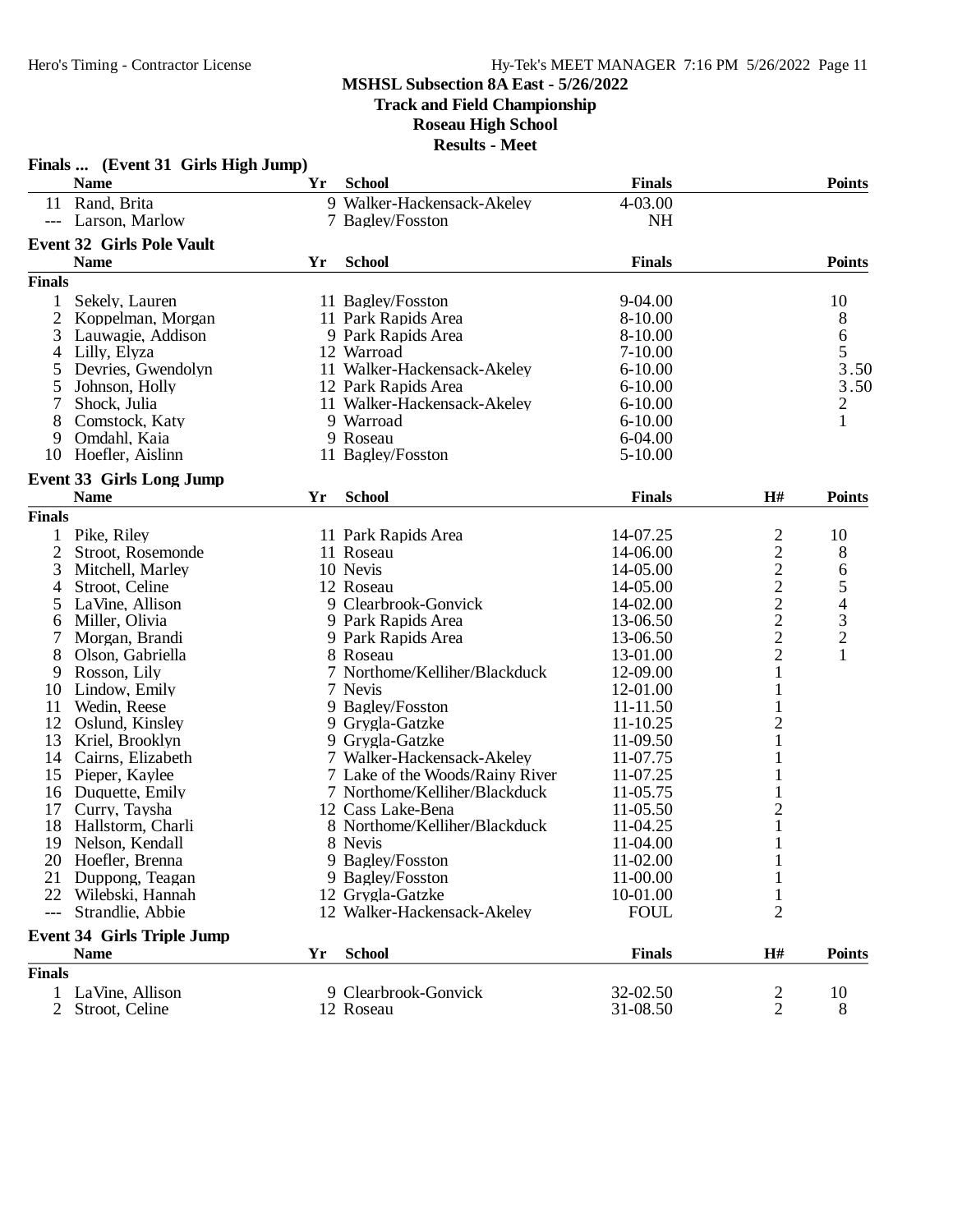## Hero's Timing - Contractor License Hy-Tek's MEET MANAGER 7:16 PM 5/26/2022 Page 12

## **MSHSL Subsection 8A East - 5/26/2022**

**Track and Field Championship**

### **Roseau High School**

|      | Finals  (Event 34 Girls Triple Jump) |           |
|------|--------------------------------------|-----------|
| Nomo |                                      | Vr School |

|                | $\mathbf{r}$ mas $\mathbf{m}$ (EVCIR $\mathbf{r}$ on is Tripic sump)<br><b>Name</b> | Yr | <b>School</b>                    | <b>Finals</b> | H#                                              | <b>Points</b>               |
|----------------|-------------------------------------------------------------------------------------|----|----------------------------------|---------------|-------------------------------------------------|-----------------------------|
|                | 3 Pike, Riley                                                                       |    | 11 Park Rapids Area              | 31-05.25      | $\mathbf{2}$                                    | 6                           |
| 4              | Morgan, Brandi                                                                      |    | 9 Park Rapids Area               | 30-07.50      | $\overline{c}$                                  | $\mathfrak s$               |
| 5              | Gordon, Liliana                                                                     |    | 9 Roseau                         | 29-10.25      | $\overline{c}$                                  | 4                           |
| 6              | Davis, Olivia                                                                       |    | 11 Park Rapids Area              | 29-08.50      | $\mathbf{2}$                                    | $\overline{\mathbf{3}}$     |
| 7              | DeWulf, Liddy                                                                       |    | 11 Nevis                         | 28-08.75      | $\overline{2}$                                  | $\overline{c}$              |
| 8              | McNamee, Grace                                                                      |    | 9 Nevis                          | 28-08.25      | $\overline{2}$                                  | $\mathbf{1}$                |
| 9              | Strandlie, Abbie                                                                    |    | 12 Walker-Hackensack-Akeley      | 27-05.00      | 1                                               |                             |
| 10             | Dunham, Dakota                                                                      |    | 9 Roseau                         | 27-02.75      | 1                                               |                             |
| 11             | Cullen, Molly                                                                       |    | 10 Grygla-Gatzke                 | 27-00.50      | 2                                               |                             |
|                | 12 Oberfell, Karalyn                                                                |    | 11 Walker-Hackensack-Akeley      | 26-10.00      | 1                                               |                             |
| 13             | Duppong, Teagan                                                                     |    | 9 Bagley/Fosston                 | 26-01.00      |                                                 |                             |
|                | 14 Olafson, Addi                                                                    |    | 9 Warroad                        | 25-09.25      |                                                 |                             |
|                | 15 Rosson, Lily                                                                     |    | 7 Northome/Kelliher/Blackduck    | 24-04.00      |                                                 |                             |
| 16             | Sundberg, Anna                                                                      |    | 9 Grygla-Gatzke                  | 24-03.00      |                                                 |                             |
| 17             | Wedin, Reese                                                                        |    | 9 Bagley/Fosston                 | 23-08.25      |                                                 |                             |
|                | 18 Burmeister, Brynn                                                                |    | 10 Northome/Kelliher/Blackduck   | 23-00.25      | 1                                               |                             |
|                |                                                                                     |    | 10 Bagley/Fosston                |               | $\overline{2}$                                  |                             |
| $---$          | Warmbold, Isabella                                                                  |    |                                  | <b>FOUL</b>   |                                                 |                             |
|                | <b>Event 35 Girls Discus Throw</b>                                                  |    |                                  |               |                                                 |                             |
|                | <b>Name</b>                                                                         | Yr | <b>School</b>                    | <b>Finals</b> | H#                                              | <b>Points</b>               |
| <b>Finals</b>  |                                                                                     |    |                                  |               |                                                 |                             |
| 1              | Johnson, Monica                                                                     |    | 12 Northome/Kelliher/Blackduck   | 105-02        | 3                                               | 10                          |
| $\overline{2}$ | Vesledahl, Katelyn                                                                  |    | 11 Bagley/Fosston                | 100-09        | 3                                               | 8                           |
| 3              | Engen, Ella                                                                         |    | 12 Clearbrook-Gonvick            | 99-03         | 3                                               | 6                           |
| 4              | Isaacson, Ava                                                                       |    | 12 Nevis                         | 98-11         | 3                                               | 5                           |
| 5              | Wolff, Simone                                                                       |    | 12 Park Rapids Area              | 87-08         | 3                                               | $\overline{4}$              |
| 6              | Dykema, Ella                                                                        |    | 11 Walker-Hackensack-Akeley      | 87-00         | $\overline{c}$                                  | $\ensuremath{\mathfrak{Z}}$ |
| 7              | Westrum, Kaylee                                                                     |    | 12 Clearbrook-Gonvick            | 83-01         | 3                                               | $\overline{c}$              |
| 8              | Engst, Marissa                                                                      |    | 12 Nevis                         | 80-07         | 3                                               | 1                           |
| 9              | Ballard, Skylar                                                                     |    | 10 Clearbrook-Gonvick            | 80-07         | 3                                               |                             |
| 10             | Lange, Olivia                                                                       |    | 10 Park Rapids Area              | 77-09         |                                                 |                             |
| 11             | Hartung, Sarah                                                                      |    | 8 Park Rapids Area               | 76-01         | $\frac{2}{2}$                                   |                             |
| 12             | Schue, Gaige                                                                        |    | 12 Northome/Kelliher/Blackduck   | 71-08         | 3                                               |                             |
| 13             | Gustafson, Danika                                                                   |    | 9 Warroad                        | 69-11         | $\overline{c}$                                  |                             |
|                | 14 Holmstrom, Laura                                                                 |    | 12 Roseau                        | $67-05$       | $\mathbf{1}$                                    |                             |
|                | 15 Oberfell, Karalyn                                                                |    | 11 Walker-Hackensack-Akeley      | 65-08         |                                                 |                             |
|                | 16 DeWulf, Liddy                                                                    |    | 11 Nevis                         | 65-00         |                                                 |                             |
| 17             | Mills, Marrissa                                                                     |    | 9 Northome/Kelliher/Blackduck    | 62-06         | $\begin{array}{c} 2 \\ 2 \\ 2 \\ 1 \end{array}$ |                             |
| 18             | Butler, Samantha                                                                    |    | 10 Roseau                        | 61-00         |                                                 |                             |
|                | 19 Homme, Payton                                                                    |    | 11 Grygla-Gatzke                 | 59-10         | $\overline{c}$                                  |                             |
| 20             | Jensen, Kaylin                                                                      |    | 9 Cass Lake-Bena                 | 56-00         | 1                                               |                             |
| 21             | Marquis, Norah                                                                      |    | 7 Bagley/Fosston                 | 55-06         |                                                 |                             |
| 22             | Johnson, Emily                                                                      |    | 9 Grygla-Gatzke                  | 54-03         |                                                 |                             |
| 23             | Fish, Ilaina                                                                        |    | 8 Warroad                        | 54-02         | $\overline{2}$                                  |                             |
| 24             | Labrasseur, Alyce                                                                   |    | 10 Lake of the Woods/Rainy River | 49-07         |                                                 |                             |
|                |                                                                                     |    |                                  | 49-02         | 1                                               |                             |
| 25             | Hayes, Ava                                                                          |    | 7 Bagley/Fosston                 | 49-00         |                                                 |                             |
|                | 26 Williams, Shelby                                                                 |    | 8 Grygla-Gatzke                  |               |                                                 |                             |
| 27             | Danielson, Jessica                                                                  |    | 11 Roseau                        | 48-02         | 2                                               |                             |
| 28             | John, Carla                                                                         |    | 10 TrekNorth                     | 43-04         | $\overline{2}$                                  |                             |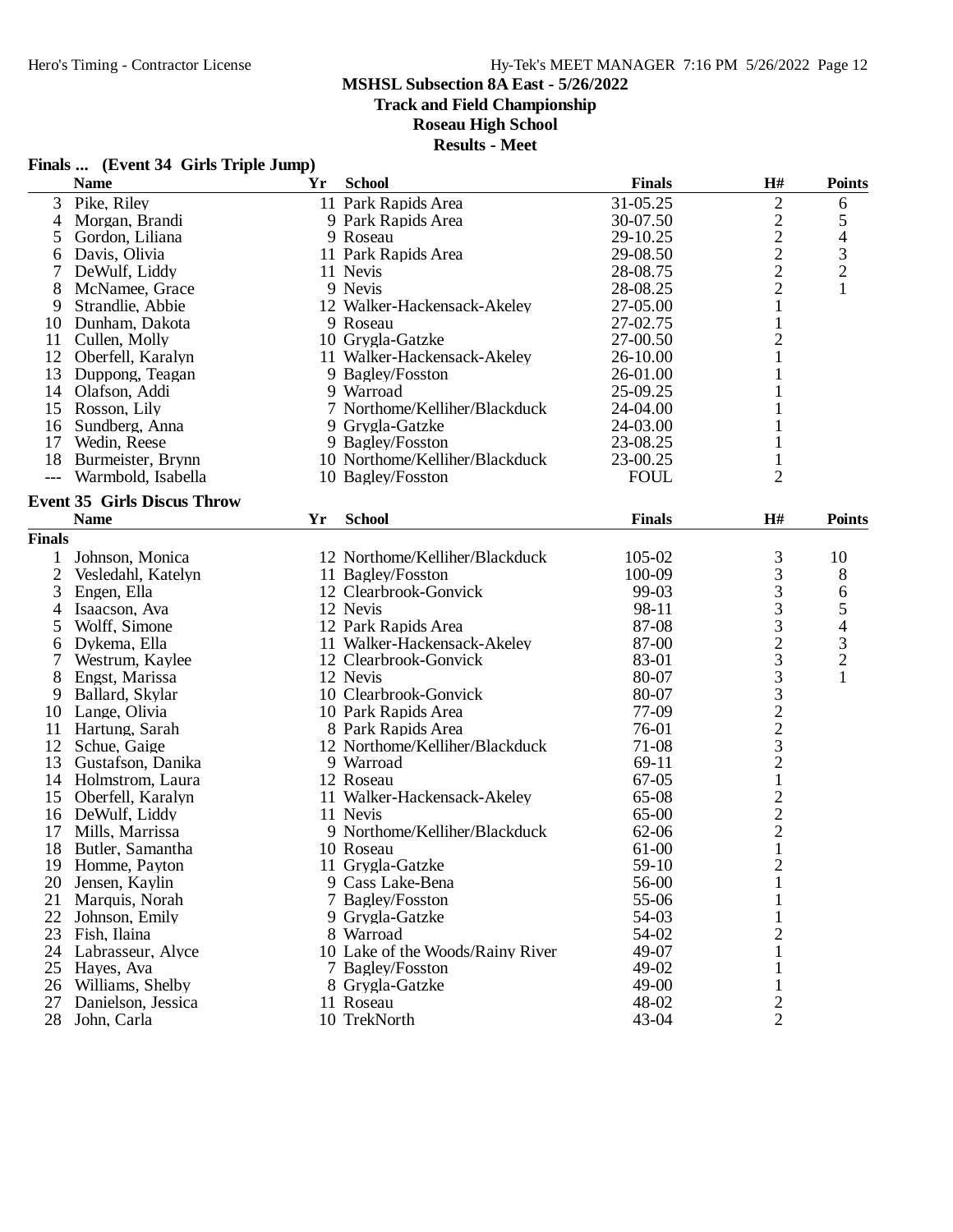**Track and Field Championship**

**Roseau High School**

**Results - Meet**

|                | Finals  (Event 35 Girls Discus Throw) |    |                                  |               |                             |                          |
|----------------|---------------------------------------|----|----------------------------------|---------------|-----------------------------|--------------------------|
|                | <b>Name</b>                           | Yr | <b>School</b>                    | <b>Finals</b> | H#                          | <b>Points</b>            |
| 29             | Pierce, Haylei                        |    | 9 Cass Lake-Bena                 | 43-04         | 1                           |                          |
|                | 30 Chessmore, Fatima                  |    | 8 Cass Lake-Bena                 | 42-09         | 1                           |                          |
| 31             | May, Addison                          |    | 9 TrekNorth                      | $36-03$       | 1                           |                          |
|                | 32 Marweg, Osaze                      |    | 11 TrekNorth                     | $27-08$       | $\mathbf{1}$                |                          |
| $---$          | Matthias, Julisa                      |    | 10 Lake of the Woods/Rainy River | <b>FOUL</b>   | $\overline{2}$              |                          |
|                | <b>Event 37 Girls Shot Put</b>        |    |                                  |               |                             |                          |
|                | <b>Name</b>                           | Yr | <b>School</b>                    | <b>Finals</b> | H#                          | <b>Points</b>            |
| <b>Finals</b>  |                                       |    |                                  |               |                             |                          |
| 1              | Johnson, Monica                       |    | 12 Northome/Kelliher/Blackduck   | 45-00.50      | 3                           | 10                       |
| $\overline{2}$ | DeWulf, Liddy                         |    | 11 Nevis                         | 35-09.50      | 3                           | 8                        |
| 3              | Vesledahl, Katelyn                    |    | 11 Bagley/Fosston                | 35-00.50      | 3                           | 6                        |
| 4              | Engen, Ella                           |    | 12 Clearbrook-Gonvick            | 34-11.00      | 3                           | 5                        |
| 5              | Matthias, Julisa                      |    | 10 Lake of the Woods/Rainy River | 31-11.00      | 3                           | $\overline{\mathcal{L}}$ |
| 6              | Tirkkonen, Riika                      |    | 12 Bagley/Fosston                | 31-08.00      | 3                           | $\frac{3}{2}$            |
|                | Isaacson, Ava                         |    | 12 Nevis                         | 31-04.50      | 3                           |                          |
| 8              | Harmon, Julia                         |    | 11 Park Rapids Area              | 30-11.00      | 3                           | 1                        |
| 9              | Oberfell, Karalyn                     |    | 11 Walker-Hackensack-Akeley      | 30-00.00      | $\overline{c}$              |                          |
| 10             | Burmeister, Malori                    |    | 12 Northome/Kelliher/Blackduck   | 29-06.75      | $\overline{c}$              |                          |
| 11             | Ballard, Skylar                       |    | 10 Clearbrook-Gonvick            | 29-04.00      |                             |                          |
| 12             | Stroot, Rosemonde                     |    | 11 Roseau                        | 28-01.00      | $\frac{2}{2}$               |                          |
| 13             | Schue, Gaige                          |    | 12 Northome/Kelliher/Blackduck   | 27-11.00      |                             |                          |
| 14             | Engst, Marissa                        |    | 12 Nevis                         | 27-09.25      |                             |                          |
| 15             | Wolff, Simone                         |    | 12 Park Rapids Area              | 27-06.50      | $\frac{2}{2}$ $\frac{2}{2}$ |                          |
| 16             | Lange, Olivia                         |    | 10 Park Rapids Area              | 26-01.50      |                             |                          |
| 17             | Danielson, Jessica                    |    | 11 Roseau                        | 26-01.50      |                             |                          |
| 18             | Fawver, Emma                          |    | 8 Clearbrook-Gonvick             | 25-10.25      |                             |                          |
| 19             | Homme, Payton                         |    | 11 Grygla-Gatzke                 | $21 - 10.50$  | 3                           |                          |
| 20             | Marquis, Norah                        |    | 7 Bagley/Fosston                 | 21-07.25      | 1                           |                          |
| 21             | Butler, Samantha                      |    | 10 Roseau                        | 21-05.25      |                             |                          |
| 22             | John, Carla                           |    | 10 TrekNorth                     | 21-03.00      |                             |                          |
| 23             | Pierce, Haylei                        |    | 9 Cass Lake-Bena                 | 20-09.00      |                             |                          |
| 24             | Gustafson, Danika                     |    | 9 Warroad                        | 20-03.25      |                             |                          |
| 25             | Lunsetter, Mollie                     |    | 8 Grygla-Gatzke                  | 18-11.00      |                             |                          |
| 26             | Marweg, Osaze                         |    | 11 TrekNorth                     | 17-11.00      |                             |                          |
| 27             |                                       |    |                                  | 17-04.00      |                             |                          |
|                | Williams, Shelby                      |    | 8 Grygla-Gatzke                  |               |                             |                          |
| 28             | Crist, Cheyenne                       |    | 7 Warroad                        | 17-00.00      |                             |                          |
| 29             | Chessmore, Fatima                     |    | 8 Cass Lake-Bena                 | 16-11.00      |                             |                          |
|                | 30 May, Addison                       |    | 9 TrekNorth                      | 16-06.00      |                             |                          |
|                | <b>Event 41 Boys High Jump</b>        |    |                                  |               |                             |                          |
|                | <b>Name</b>                           | Yr | <b>School</b>                    | <b>Finals</b> |                             | <b>Points</b>            |
| <b>Finals</b>  |                                       |    |                                  |               |                             |                          |
| 1              | Lavine, Avery                         |    | 11 Clearbrook-Gonvick            | 5-09.00       |                             | 10                       |
| 2              | Johnson, Quaid                        |    | 12 Lake of the Woods/Rainy River | 5-07.00       |                             | 8                        |
| 3              | Lilly, Malachi                        |    | 12 Warroad                       | 5-07.00       |                             | 6                        |
| 4              | Lund, Gunnar                          |    | 10 Roseau                        | 5-05.00       |                             | 4                        |
| 4              | Loken, Christian                      |    | 10 Grygla-Gatzke                 | 5-05.00       |                             | 4                        |
| 4              | Deegan, Andrew                        |    | 11 Walker-Hackensack-Akeley      | 5-05.00       |                             | 4                        |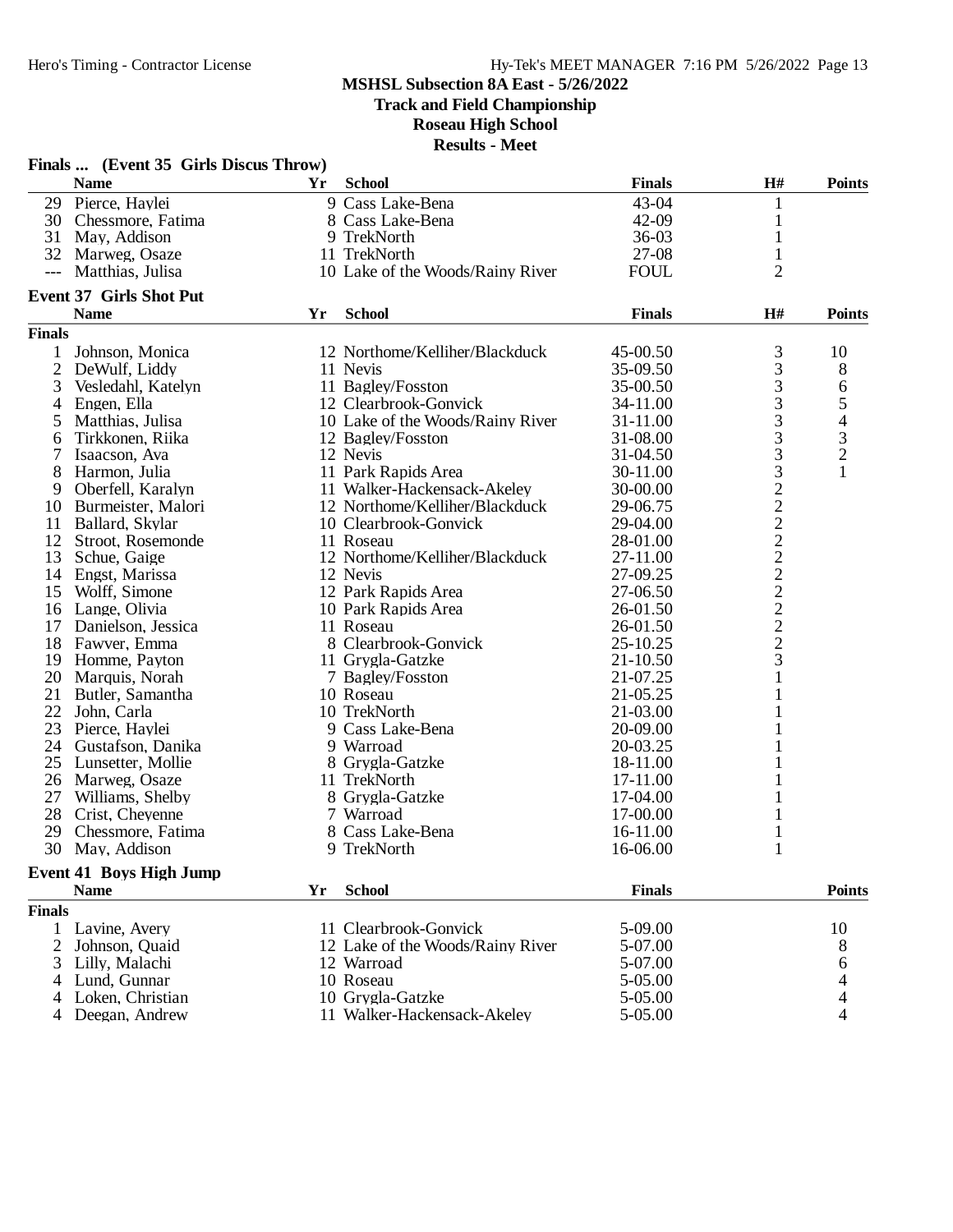**Track and Field Championship**

**Roseau High School**

| Finals  (Event 41 Boys High Jump) |  |
|-----------------------------------|--|
|-----------------------------------|--|

|                | <b>Name</b>                     | Yr | <b>School</b>                    | <b>Finals</b> |                | <b>Points</b>            |
|----------------|---------------------------------|----|----------------------------------|---------------|----------------|--------------------------|
| 7              | Jackson, Logan                  |    | 12 Park Rapids Area              | 5-05.00       |                | $\overline{c}$           |
| 8              | Tande, Joe                      |    | 9 Walker-Hackensack-Akeley       | 5-05.00       |                | $\mathbf{1}$             |
| 9              | Kaiser, Jackson                 |    | 9 Bagley/Fosston                 | 5-03.00       |                |                          |
| 10             | Spenst, Cole                    |    | 12 Warroad                       | 5-01.00       |                |                          |
| 11             | Harmon, Parker                  |    | 12 Park Rapids Area              | 5-01.00       |                |                          |
| 12             | Freimark, Nick                  |    | 9 Walker-Hackensack-Akeley       | 5-01.00       |                |                          |
| 13             | Etter, Darryl                   |    | 12 Park Rapids Area              | 4-09.00       |                |                          |
| 13             | Lafond, Elias                   |    | 11 Bagley/Fosston                | 4-09.00       |                |                          |
| 15             | Forseen, Kaanan                 |    | 9 Northome/Kelliher/Blackduck    | 4-09.00       |                |                          |
| $---$          | Connell, Jackson                |    | 9 Northome/Kelliher/Blackduck    | <b>NH</b>     |                |                          |
| $---$          | Connel, Colton                  |    | 9 Northome/Kelliher/Blackduck    | <b>NH</b>     |                |                          |
|                | <b>Event 42 Boys Pole Vault</b> |    |                                  |               |                |                          |
|                | <b>Name</b>                     | Yr | <b>School</b>                    | <b>Finals</b> |                | <b>Points</b>            |
| <b>Finals</b>  |                                 |    |                                  |               |                |                          |
| 1              | Runyan, Cameron                 |    | 11 Park Rapids Area              | 11-09.00      |                | 10                       |
| $\overline{2}$ | Van Batavia, Zach               |    | 12 Park Rapids Area              | 11-03.00      |                | 8                        |
| 3              | Rettke, Hayden                  |    | 8 Walker-Hackensack-Akeley       | 10-09.00      |                | 6                        |
| 4              | Magnusson, Nick                 |    | 12 Roseau                        | 9-09.00       |                | 5                        |
| 5              | Lund, Gunnar                    |    | 10 Roseau                        | 9-03.00       |                |                          |
| 6              | Stokke, Wyatt                   |    | 10 Lake of the Woods/Rainy River | 8-09.00       |                | $rac{4}{3}$              |
|                | Dahring, Matt                   |    | 11 Park Rapids Area              | 8-03.00       |                | $\overline{c}$           |
| 8              | Sopkowiak, Daniel               |    | 10 Lake of the Woods/Rainy River | 7-09.00       |                |                          |
|                | <b>Event 43 Boys Long Jump</b>  |    |                                  |               |                |                          |
|                | <b>Name</b>                     | Yr | <b>School</b>                    | <b>Finals</b> | H#             | <b>Points</b>            |
| <b>Finals</b>  |                                 |    |                                  |               |                |                          |
|                | Rychlock, Blake                 |    | 10 Grygla-Gatzke                 | 18-09.00      | 3              | 10                       |
| $\overline{c}$ | Reish, Sam                      |    | 12 Park Rapids Area              | 18-04.00      | 3              | 8                        |
| 3              | Whalen, Jayden                  |    | 8 Park Rapids Area               | 17-11.00      | 3              | 6                        |
| 4              | Ashmoore, Kai                   |    | 12 Walker-Hackensack-Akeley      | 17-10.00      | 3              | 5                        |
| 5              | Berthiume, Ben                  |    | 11 Lake of the Woods/Rainy River | 17-02.00      | 3              | $\overline{\mathcal{L}}$ |
| 6              | Etter, Darryl                   |    | 12 Park Rapids Area              | 16-09.00      | 3              |                          |
| 7              | Lavine, Avery                   |    | 11 Clearbrook-Gonvick            | 16-07.25      | 3              | $\frac{3}{2}$            |
| 8              | Meikle, Dawson                  |    | 9 Lake of the Woods/Rainy River  | 16-04.00      | 3              | 1                        |
| 9              | Freimark, Mitchell              |    | 12 Walker-Hackensack-Akeley      | 16-03.00      | $\mathbf{1}$   |                          |
| 10             | Pyburn, Nathan                  |    | 12 Nevis                         | 16-00.00      | $\overline{c}$ |                          |
| 11             | Cadreau, Lane                   |    | 12 Clearbrook-Gonvick            | 15-11.00      | $\mathbf 1$    |                          |
| 12             | Torgerson, Kaylor               |    | 11 Grygla-Gatzke                 | 15-10.50      | $\overline{c}$ |                          |
| 13             | Chernugal, Emiliano             |    | 10 TrekNorth                     | 15-04.50      | $\overline{c}$ |                          |
| 14             | Lafond, Evan                    |    | 9 Bagley/Fosston                 | 15-04.00      | $\mathbf{1}$   |                          |
| 15             | McDonald, Ethan                 |    | 10 Roseau                        | 15-04.00      |                |                          |
| 16             | Flatness, Ridge                 |    | 11 Northome/Kelliher/Blackduck   | 15-03.00      | $\frac{2}{3}$  |                          |
| 17             | Rusek, Christopher              |    | 9 Roseau                         | 14-10.00      |                |                          |
| 18             | Dunn, Gage                      |    | 12 Cass Lake-Bena                | 14-09.50      | $\frac{2}{3}$  |                          |
| 19             | Wielenberg, Matt                |    | 10 TrekNorth                     | 14-08.00      |                |                          |
| 20             | Meyer, Landen                   |    | 9 Roseau                         | 14-07.00      | $\frac{2}{2}$  |                          |
| 21             | Gray, Gage                      |    | 7 Bagley/Fosston                 | 14-06.00      | $\mathbf{1}$   |                          |
| 22             | Connel, Colton                  |    | 9 Northome/Kelliher/Blackduck    | 13-06.50      | 1              |                          |
|                |                                 |    |                                  |               |                |                          |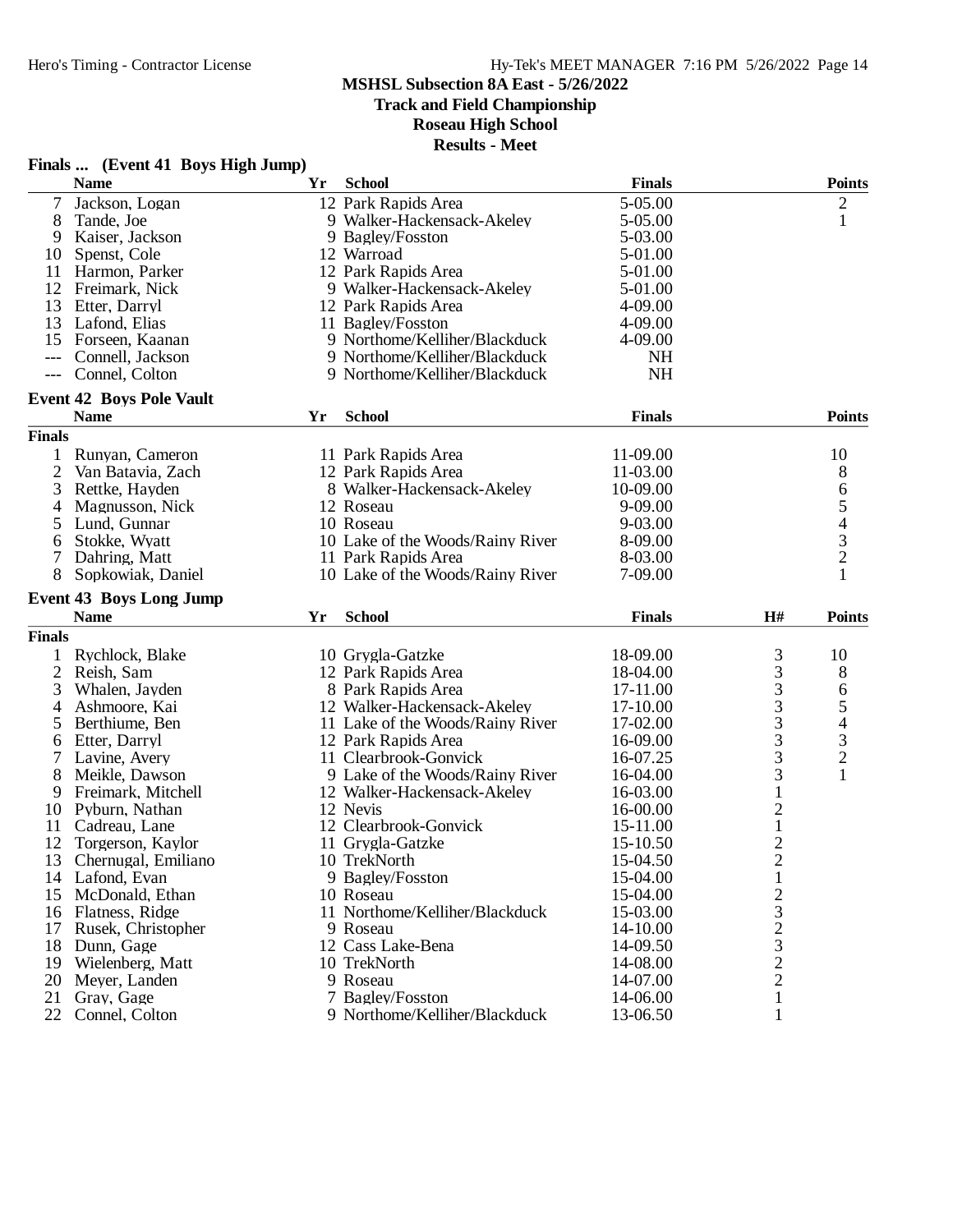**Track and Field Championship**

**Roseau High School**

|                | Finals  (Event 43 Boys Long Jump)                |    |                                  |               |                                            |               |
|----------------|--------------------------------------------------|----|----------------------------------|---------------|--------------------------------------------|---------------|
|                | <b>Name</b>                                      | Yr | <b>School</b>                    | <b>Finals</b> | H#                                         | <b>Points</b> |
| 23             | Rankin, Daniel                                   |    | 11 Clearbrook-Gonvick            | 13-05.00      | 1                                          |               |
| 24             | Nelson, Savian                                   |    | 8 Northome/Kelliher/Blackduck    | 13-03.00      | $\mathbf{1}$                               |               |
| 25             | Bergstrom, Eli                                   |    | 8 Nevis                          | 13-00.00      | $\overline{2}$                             |               |
|                | 26 Wielenberg, Sam                               |    | 11 TrekNorth                     | 12-06.50      | $\mathbf{1}$                               |               |
| 27             | Richardson, Caleb                                |    | 8 Bagley/Fosston                 | 11-11.00      | 1                                          |               |
| ---            | Wegand, Aiden                                    |    | 7 Warroad                        | <b>FOUL</b>   | 1                                          |               |
| $---$          | Carpenter, Riley                                 |    | 12 Walker-Hackensack-Akeley      | <b>FOUL</b>   | $\overline{c}$                             |               |
| $---$          | Bucholtz, Ethan                                  |    | 8 Nevis                          | <b>FOUL</b>   | $\overline{2}$                             |               |
|                | <b>Event 44 Boys Triple Jump</b>                 |    |                                  |               |                                            |               |
|                | <b>Name</b>                                      | Yr | <b>School</b>                    | <b>Finals</b> | H#                                         | <b>Points</b> |
| <b>Finals</b>  |                                                  |    |                                  |               |                                            |               |
| 1              | Ashmoore, Kai                                    |    | 12 Walker-Hackensack-Akeley      | 39-09.00      | $\overline{c}$                             | 10            |
| $\mathfrak{2}$ | Reish, Sam                                       |    | 12 Park Rapids Area              | 38-06.00      | $\overline{\mathbf{c}}$                    | 8             |
| 3              | Rychlock, Blake                                  |    | 10 Grygla-Gatzke                 | 38-01.00      |                                            | 6             |
| 4              | Spenst, Cole                                     |    | 12 Warroad                       | 36-07.00      |                                            |               |
| 5              | Van Batavia, Zach                                |    | 12 Park Rapids Area              | 35-04.00      | $\begin{array}{c} 2 \\ 2 \\ 2 \end{array}$ | $\frac{5}{4}$ |
| 6              | Nelson, Kehan                                    |    | 10 Grygla-Gatzke                 | 35-01.00      |                                            |               |
| 7              | Jones, Lewis                                     |    | 10 Grygla-Gatzke                 | 34-02.00      | $\overline{c}$                             | $\frac{3}{2}$ |
| 8              | Freimark, Nick                                   |    | 9 Walker-Hackensack-Akeley       | 33-08.00      | $\mathbf{1}$                               | $\mathbf{1}$  |
| 9              | Pyburn, Nathan                                   |    | 12 Nevis                         | 33-04.00      | $\overline{c}$                             |               |
| 10             | Lafond, Evan                                     |    | 9 Bagley/Fosston                 | 32-08.50      | $\mathbf{1}$                               |               |
| 11             | Jenson, Garrett                                  |    | 11 Lake of the Woods/Rainy River | 31-08.50      | $\overline{c}$                             |               |
| 12             | Waldo, Jordan                                    |    | 9 Northome/Kelliher/Blackduck    | 31-08.00      | $\mathbf 1$                                |               |
| 13             | Schiro, Yili                                     |    | 10 Lake of the Woods/Rainy River | 31-05.00      | $\overline{\mathbf{c}}$                    |               |
| 14             | Hagen, Ayden                                     |    | 9 Bagley/Fosston                 | 31-04.50      | $\mathbf{1}$                               |               |
| 15             | Deblieck, Pierce                                 |    | 11 Park Rapids Area              | 30-09.50      | $\overline{c}$                             |               |
| 16             | Cadreau, Lane                                    |    | 12 Clearbrook-Gonvick            | 30-07.00      | 1                                          |               |
| 17             | Connel, Colton                                   |    | 9 Northome/Kelliher/Blackduck    | 29-11.50      |                                            |               |
| 18             | Meyer, Landen                                    |    | 9 Roseau                         | 29-08.00      |                                            |               |
| 19             | Gray, Gage                                       |    | 7 Bagley/Fosston                 | 29-03.50      | 1                                          |               |
| 20             | Murdoff, Brady                                   |    | 11 Walker-Hackensack-Akeley      | 29-03.50      | 1                                          |               |
| 21             | Roy, Michael                                     |    | 11 Clearbrook-Gonvick            | 28-00.00      | $\mathbf{1}$                               |               |
| 22             | Vezina, Reese                                    |    | 7 Northome/Kelliher/Blackduck    | 24-04.00      | 1                                          |               |
|                |                                                  |    |                                  |               |                                            |               |
|                | <b>Event 45 Boys Discus Throw</b><br><b>Name</b> | Yr | <b>School</b>                    | <b>Finals</b> | H#                                         | <b>Points</b> |
|                |                                                  |    |                                  |               |                                            |               |
| <b>Finals</b>  |                                                  |    |                                  |               |                                            |               |
|                | Hill, Tristan                                    |    | 12 Park Rapids Area              | 149-08        | 3                                          | 10            |
| 2              | Hartung, Luke                                    |    | 11 Park Rapids Area              | 137-05        | 3                                          | 8             |
| 3              | Lavine, Avery                                    |    | 11 Clearbrook-Gonvick            | 115-01        | 3                                          | 6             |
| 4              | Borowicz, Jake                                   |    | 9 Roseau                         | 111-06        | 3                                          | 5<br>4        |
| 5              | Friborg, Quinten                                 |    | 11 Bagley/Fosston                | 108-07        | 3                                          |               |
| 6              | Pfeiffer, Eli                                    |    | 11 Walker-Hackensack-Akeley      | 107-01        | 3                                          | $\frac{3}{2}$ |
| 7              | Hed, Joe                                         |    | 10 Walker-Hackensack-Akeley      | 103-04        | 3                                          |               |
| 8              | Frank, Dante                                     |    | 11 Northome/Kelliher/Blackduck   | 101-01        | $\overline{c}$                             | 1             |
| 9              | Westlund, Ethan                                  |    | 11 Cass Lake-Bena                | 98-02         | 3                                          |               |
| 10             | Jenson, Garrett                                  |    | 11 Lake of the Woods/Rainy River | 94-07         | 3                                          |               |
| 11             | Wilkins, Kiergon                                 |    | 12 Park Rapids Area              | 82-05         | 3                                          |               |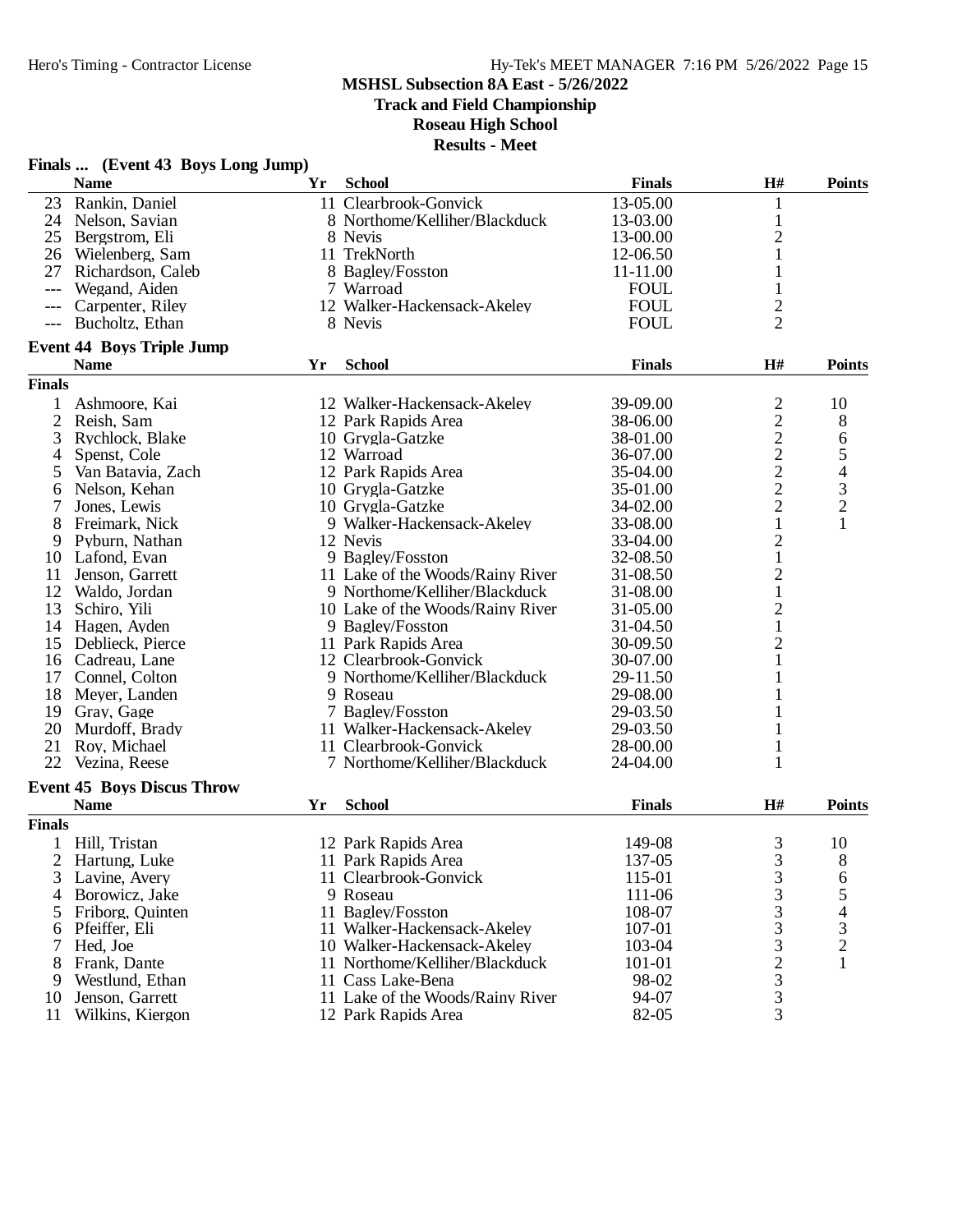## Hero's Timing - Contractor License Hy-Tek's MEET MANAGER 7:16 PM 5/26/2022 Page 16

#### **MSHSL Subsection 8A East - 5/26/2022**

**Track and Field Championship**

### **Roseau High School**

**Results - Meet**

|               | <b>Name</b>                           | Yr | <b>School</b>                                        | <b>Finals</b>        | $\mathbf{H}$ #                                  | <b>Points</b>  |
|---------------|---------------------------------------|----|------------------------------------------------------|----------------------|-------------------------------------------------|----------------|
| 12            | Nelson, Warren                        |    | 12 Bagley/Fosston                                    | 80-11                | $\mathfrak{2}$                                  |                |
|               | 13 Larsen, Matthew                    |    | 10 Roseau                                            | 79-05                |                                                 |                |
| 14            | McQuown, Elijah                       |    | 10 Clearbrook-Gonvick                                | 79-04                | $\begin{array}{c} 2 \\ 2 \\ 2 \\ 1 \end{array}$ |                |
| 15            | Larson, Owen                          |    | 8 Grygla-Gatzke                                      | 76-07                |                                                 |                |
| 16            | Anderson, Jacob                       |    | 11 Bagley/Fosston                                    | 75-07                |                                                 |                |
| 17            | Schultz, Chase                        |    | 11 Walker-Hackensack-Akeley                          | 72-00                |                                                 |                |
| 18            | Marvin-Nichols, Tyler                 |    | 8 Roseau                                             | $71-05$              | $\overline{c}$                                  |                |
|               | 19 Waldo, Jordan                      |    | 9 Northome/Kelliher/Blackduck                        | 68-02                | $\mathbf{1}$                                    |                |
|               | 20 Moe, Raymond                       |    | 8 Grygla-Gatzke                                      | 58-07                | 1                                               |                |
| 21            | Thomopoulus, Cyrus                    |    | 9 Lake of the Woods/Rainy River                      | 57-10                | 1                                               |                |
| 22            | Rock, Freaman                         |    | 8 Cass Lake-Bena                                     | 57-03                |                                                 |                |
| 23            | Urban Pullar, Dakota                  |    | 10 TrekNorth                                         | 57-03                | $\overline{c}$                                  |                |
| 24            | Nelson, Savian                        |    | 8 Northome/Kelliher/Blackduck                        | 55-09                | $\mathbf{1}$                                    |                |
| 25            | Daniels, Samuel                       |    | 8 Warroad                                            | 48-01                | 1                                               |                |
|               | 26 Erickson, Oliver                   |    | 10 TrekNorth                                         | $47 - 10$            | 1                                               |                |
| 27            | Yates, Camden                         |    | 10 Warroad                                           | 43-07                | 1                                               |                |
| 28            | Johnson, Sully                        |    | 7 Warroad                                            | 38-02                |                                                 |                |
| $---$         | Englund, Andrew                       |    | 10 Grygla-Gatzke                                     | <b>FOUL</b>          | $\overline{2}$                                  |                |
|               | <b>Event 47 Boys Shot Put</b>         |    |                                                      |                      |                                                 |                |
|               | <b>Name</b>                           | Yr | <b>School</b>                                        | <b>Finals</b>        | H#                                              | <b>Points</b>  |
| <b>Finals</b> |                                       |    |                                                      |                      |                                                 |                |
| 1             | Hill, Tristan                         |    | 12 Park Rapids Area                                  | 47-00.00             | 3                                               | 10             |
| $\mathbf{2}$  | Hartung, Luke                         |    | 11 Park Rapids Area                                  | 45-03.00             | 3                                               | 8              |
| 3             | Borowicz, Jake                        |    | 9 Roseau                                             | 42-09.00             |                                                 | 6              |
|               | Frank, Dante                          |    | 11 Northome/Kelliher/Blackduck                       | 38-00.00             | $\begin{array}{c} 3 \\ 2 \\ 3 \end{array}$      | 5              |
| 4<br>5        | Friborg, Quinten                      |    | 11 Bagley/Fosston                                    | 37-00.00             |                                                 | 4              |
|               | Benson, Jon Paul                      |    | 10 Nevis                                             | 35-04.00             | 3                                               | 3              |
| 6<br>7        | Hed, Joe                              |    | 10 Walker-Hackensack-Akeley                          | 34-07.50             | 3                                               | $\overline{c}$ |
| 8             | Anderson, Jacob                       |    | 11 Bagley/Fosston                                    | 34-01.00             |                                                 | $\mathbf{1}$   |
|               | Sargent, Jolson                       |    | 12 Grygla-Gatzke                                     | 33-09.50             |                                                 |                |
| 9             |                                       |    |                                                      | 33-06.00             | 23223222                                        |                |
| 10<br>11      | Nelson, Warren<br>Westlund, Ethan     |    | 12 Bagley/Fosston<br>11 Cass Lake-Bena               | 33-02.50             |                                                 |                |
| 12            | Wilkins, Kiergon                      |    | 12 Park Rapids Area                                  | 32-11.25             |                                                 |                |
| 13            |                                       |    | 10 Lake of the Woods/Rainy River                     | 31-06.50             |                                                 |                |
| 14            | Dorrow, Josh<br>McQuown, Elijah       |    | 10 Clearbrook-Gonvick                                | 31-03.00             |                                                 |                |
| 15            | Erickson, Oliver                      |    | 10 TrekNorth                                         | 30-11.75             |                                                 |                |
| 16            | Englund, Andrew                       |    |                                                      | 30-10.00             |                                                 |                |
| 17            |                                       |    | 10 Grygla-Gatzke<br>10 Roseau                        | 30-08.25             |                                                 |                |
|               | Larsen, Matthew                       |    |                                                      |                      | $\mathbf{1}$                                    |                |
| 18            | Marvin-Nichols, Tyler                 |    | 8 Roseau                                             | 30-06.00<br>29-11.00 |                                                 |                |
| 20            | 19 Larson, Owen<br>Thomopoulus, Cyrus |    | 8 Grygla-Gatzke                                      | 26-05.00             | $\mathbf{1}$                                    |                |
| 21            | Whitebird, Scott                      |    | 9 Lake of the Woods/Rainy River<br>12 Cass Lake-Bena | 25-03.00             |                                                 |                |
|               |                                       |    |                                                      |                      |                                                 |                |
| 22            | Urban Pullar, Dakota                  |    | 10 TrekNorth<br>9 Northome/Kelliher/Blackduck        | 24-00.00<br>20-00.00 |                                                 |                |
| 23            | Freeman, Kaden                        |    |                                                      |                      |                                                 |                |
| 24            | Rock, Freaman                         |    | 8 Cass Lake-Bena<br>7 Northome/Kelliher/Blackduck    | 19-02.00             |                                                 |                |
| 25            | Kaiser, Evan                          |    |                                                      | 19-01.50             | 1<br>1                                          |                |
| $---$         | Umerski, Zach                         |    | 10 Lake of the Woods/Rainy River                     | <b>FOUL</b>          |                                                 |                |

## **Finals ... (Event 45 Boys Discus Throw)**